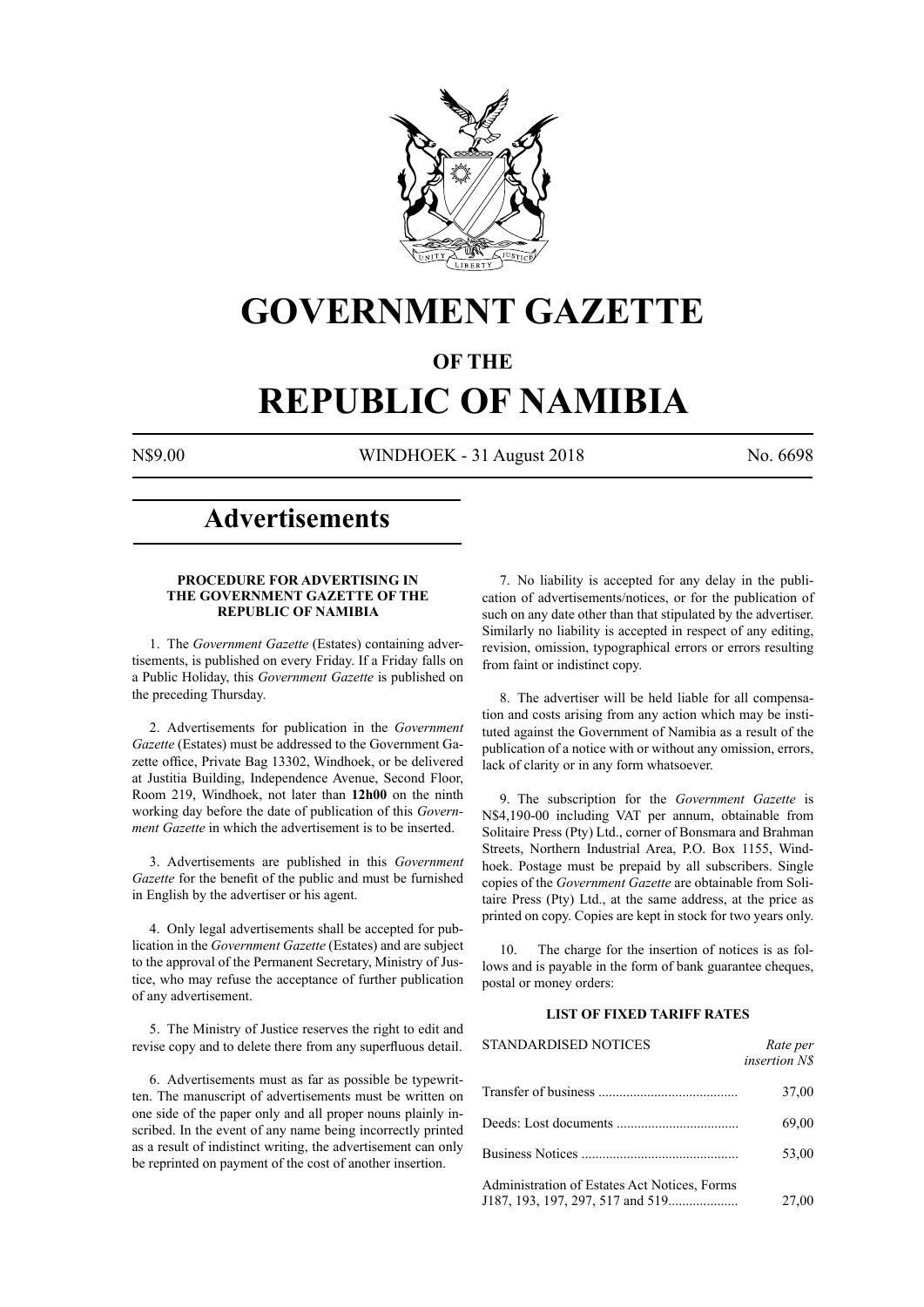| Insolvency Act and Companies Act Notices:                                                                                                                                                               | 48,00  |
|---------------------------------------------------------------------------------------------------------------------------------------------------------------------------------------------------------|--------|
| N.B. Forms 2 and 6 additional statements according<br>to word count table, added to the basic tariff.                                                                                                   | 333,00 |
| Naturalisation notices (including a reprint for the                                                                                                                                                     | 27,00  |
| Unclaimed moneys - only in the <i>Government</i><br>Gazette, closing date 15 January (per entry of                                                                                                      | 13,00  |
|                                                                                                                                                                                                         | 53,00  |
|                                                                                                                                                                                                         | 27,00  |
| <b>NON-STANDARDISED NOTICES</b>                                                                                                                                                                         |        |
| Company notices:                                                                                                                                                                                        |        |
| Short notices: Meetings, resolutions, offers of<br>compromise, conversions of companies, voluntary<br>windings-up, etc.: closing of members' registers<br>for transfer and/or declarations of dividends | 120,00 |
| Declaration of dividends with profit statements,                                                                                                                                                        | 267,00 |
| Long notices: Transfers, changes in respect of<br>shares or capital, redemptions, resolutions,                                                                                                          | 373,00 |
|                                                                                                                                                                                                         | 120,50 |

#### **FORM J 187**

#### **LIQUIDATION AND DISTRIBUTION ACCOUNTS IN DECEASED ESTATES LYING FOR INSPECTION**

In terms of section 35(5) of Act 66 of 1965, notice is hereby given that copies of the liquidation and distribution accounts (first and final, unless otherwise stated) in the estates specified below will be open for the inspection of all persons interested therein for a period of 21 days (or shorter or longer if specially stated) from the date specified or from the date of publication hereof, whichever may be the later, and at the offices of the Master and Magistrate as stated.

Should no objection thereto be lodged with the Master concerned during the specified period, the executor will proceed to make payments in accordance with the accounts.

1330/2017 KUFFNER Roland Erhard, 4510300- 0148, Oranjemund. Johanna Kuffner, 45032700134. Oranjemund. Windhoek. Bank Windhoek Limited, Trust Department, P.O. Box 15, Windhoek.

2116/2016 SIRCOULOMB Adolf Paul, 3907180- 039, Karl Albrecht Old Age Home, Grootfontein. Supplementary. Grootfontein. Windhoek. FNB Fiduciary Namibia (Pty) Ltd, P.O. Box 448, Windhoek, Namibia.

815/2017 KARSTEN Catharina Sussara Christina, 33033000223, No. 411 Palmcourt, Kloker Street, Vineta, Swakopmund. Swakopmund. Windhoek. Standard Executors & Trustees, P.O. Box 2164, Windhoek, Namibia.

09/2018 BUCHHOLZ Elfriede Else, 26021600-

| Liquidators' and other appointees' notices                    | 80,00                     |
|---------------------------------------------------------------|---------------------------|
| Gambling house licences/Liquor licences                       | 120,00                    |
| SALES IN EXECUTION AND OTHER PUBLIC SALES:                    |                           |
|                                                               | 207,00                    |
| Public auctions, sales, tenders and welfare<br>organisations: | 69,00<br>171,00<br>253,00 |
| ORDERS OF THE COURT                                           |                           |
| Daoine an t-am t-Carl Hand Jatistica                          |                           |

| Provisional and final liquidations or                    |  |
|----------------------------------------------------------|--|
| 157,00                                                   |  |
| Reduction of change in capital mergers, offers           |  |
| 373,00                                                   |  |
| Judicial managements, <i>curator bonis</i> and similar   |  |
| 373,00                                                   |  |
| 48,00                                                    |  |
| 40,00<br>Supersession and discharge of petitions (J.158) |  |

11. The charge for the insertion of advertisements other than the notices mentioned in paragraph 10 is at the rate of N\$13,00 per cm double column. (Fractions of a cm must be calculated as a cm).

12. No advertisements shall be inserted unless the charge is prepaid. Cheques, drafts, postal or money orders must be made payable to the Ministry of Justice, Private Bag 13302, Windhoek.

061, Windhoek, 9 November 2017. Windhoek. Standard Executors & Trustees, P.O. Box 2164, Windhoek, Namibia.

2118/2016 KAISER Frans Daniel, 43041700239, Swakopmund, 1 September 2016. Windhoek. Windhoek. Standard Executors & Trustees, P.O. Box 2164, Windhoek, Namibia.

630/2017 PALMER Rosina, 52011500265, Walvis Bay, 12 January 2017. Windhoek. Walvis Bay. Standard Executors & Trustees, P.O. Box 2164, Windhoek, Namibia.

1711/2017 HILL Marion Jane, 56041900427, 22 Noord Street, Kronlein, Keetmanshoop, Namibia. Charles Siegfried Hill, 59030300817. Keetmanshoop. Windhoek. Old Mutual Trust, P.O. Box 165, Windhoek.

1539/2017 NEETHLING Martha Maria, 460912- 00011, ADN Centre, Swakop Platz, Namibia. Swakopmund. Windhoek. Old Mutual Trust, P.O. Box 165, Windhoek.

1409/2016 GLOWANIA Bernd Joachim, 61082- 900311, Farm Riviersdal No. 134, Omaheke Region. Windhoek. Gobabis. Marinda Coleman Attorneys, 10 Dr. AB Street, P.O. Box 325, Windhoek.

507/2018 OOSTHUIZEN Pieter Cornelis, 700- 90810201, Tsumeb. Tsumeb. Windhoek. F.M. Oehl Trust cc, Unit 7, 32 Schanzen Road, P.O. Box 90290, Windhoek, Namibia.

517/2018 KINDA Moritz, 59090100679, Erf No. 247, Block F, Rehoboth. Lena Kinda, 60072400382. Rehoboth. Windhoek. V.T. van Wyk Attorneys, Plot A129, Hebron House, Rehoboth.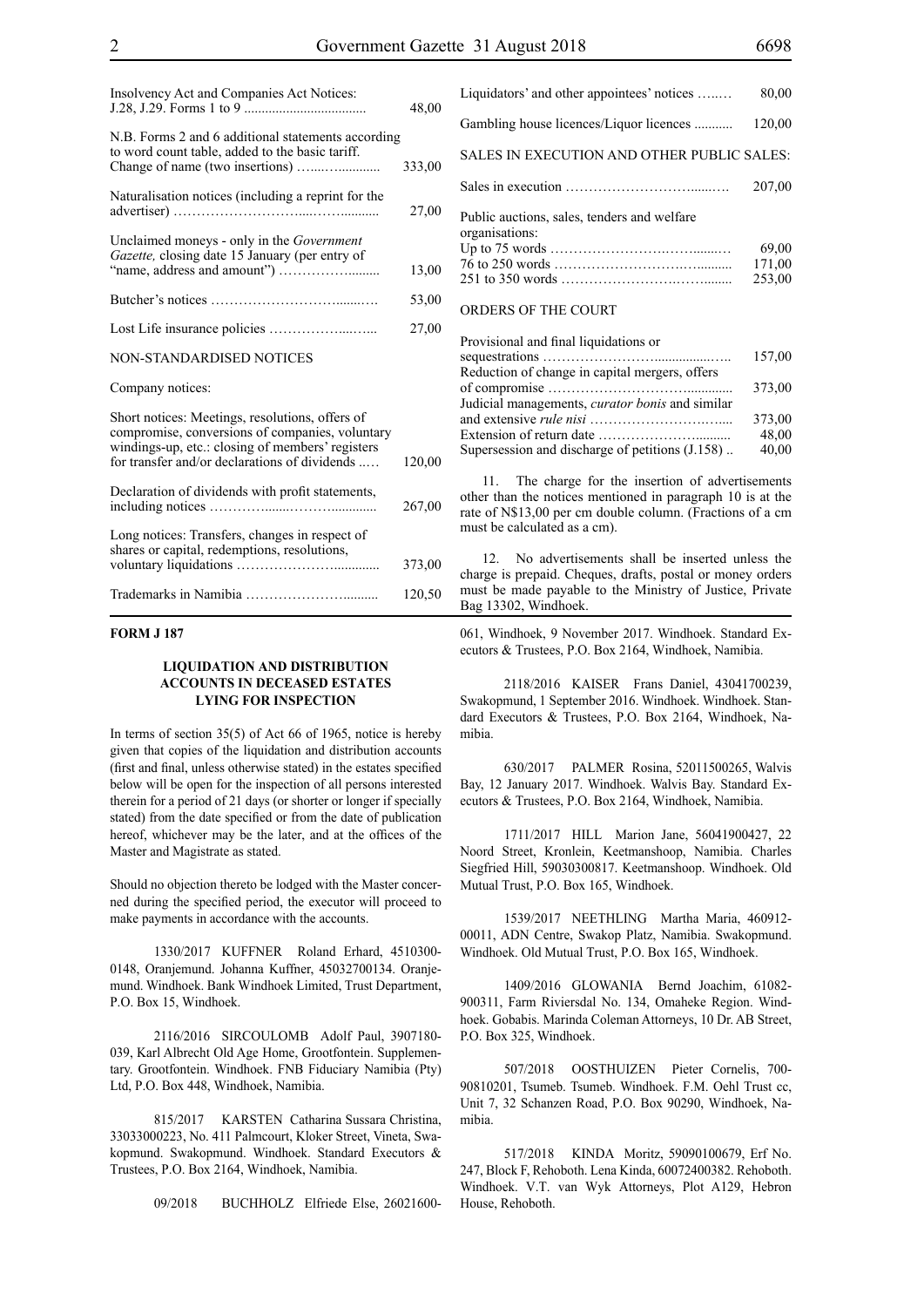1441/2010 GROENEWALDT Regina, 3602130- 0084, Portion 2 of Farm Schlip No. 472, Rehoboth District. Rehoboth. Windhoek. V.T. van Wyk Attorneys, P.O. Box 4953, Rehoboth.

163/2018 BEUKES Carolina, 32100100041, Erf No. 24, Block D, Rehoboth. Rehoboth. Windhoek. V.T. van Wyk Attorneys, Plot A129, Hebron House, P.O. Box 4953, Rehoboth.

49/2018 IZAAKS Willie, 61111800553, Erf No. 704, Dorado Park. Johanna Hendrika Izaaks, 67091800125. Windhoek. Windhoek. Dr. Weder, Kauta & Hoveka Inc., 3rd Floor, WKH House, Jan Jonker Road, Ausspannplatz, P.O. Box 864, Windhoek, Namibia.

350/2014 UIRAB Esau, 46080210029, Khomas, 22 June 2006. Uiras Sofia, 51110400209. Windhoek. Kamuhanga Hoveka Inc., Office No. 2, Unit 20, Feld Street, P.O. Box 87250, Eros Park, Windhoek.

103/2016 ANANIAS Albertina Ndatila, 690404- 01810, Windhoek, Namibia. Windhoek. Charmaine Schultz Legal Practitioners, P.O. Box 23823, Windhoek.

1999/2017 LIEBENBERG Allen Jacobus, 610108- 00450, Unit 21, Abenfuiden, Okahandja. Okahandja. Windhoek. Michèle Gregan, P.O. Box 86421, Eros, Windhoek..

244/2018 NGHIFINDAKA Rosalia, 38120100271, Okongo Village, Okongo. Eenhana. Windhoek. Lakay & Associates Trust, No. 23 NDC Regional Office Complex, Leo Shoopala Street, P.O. Box 2090, Oshakati, Namibia.

481/2017 JOHANNES Samuel, 56010600286, Ontinda Village, Ongwediva. Oshakati. Windhoek. Lakay & Associates Trust, No. 23 NDC Regional Office Complex, Leo Shoopala Street, P.O. Box 2090, Oshakati, Namibia.

1273/2017 SHIKWAMBI Sara, 15042000038, Olupandu Village, Oshakati. Oshakati. Windhoek. Lakay & Associates Trust, No. 23 NDC Regional Office Complex, Leo Shoopala Street, P.O. Box 2090, Oshakati, Namibia.

450/2015 NARIMAS Simona Cemone, 820301-10728, Erf No. 97, Block C, Rehoboth. Rehoboth. Windhoek. Lakay & Associates Trust, No. 23 NDC Regional Office Complex, Leo Shoopala Street, P.O. Box 2090, Oshakati, Namibia.

2039/2016 MAFITA Martin Antisaari, 80033110- 050, Erf No. 2751/12 Aasvoel Street, Kuisebmund, Walvis Bay. Walvis Bay. Windhoek. Lakay & Associates Trust, No. 23 NDC Regional Office Complex, Leo Shoopala Street, P.O. Box 2090, Oshakati, Namibia.

432/2016 THOMAS Patrick Aupokolo, 58102- 500468, Oshikulufitu Village, Outapi. Outapi. Windhoek. Lakay & Associates Trust, No. 23 NDC Regional Office Complex, Leo Shoopala Street, P.O. Box 2090, Oshakati, Namibia.

375/2017 IYAMBO Rauha Ndaafa, 79090210466, Erf No. 653, Shinime Shiivula Location, Ondangwa. Ondangwa. Windhoek. Lakay & Associates Trust, No. 23 NDC Regional Office Complex, Leo Shoopala Street, P.O. Box 2090, Oshakati, Namibia.

378/2017 STEFANUS Ronald, 63060200688, Elondo Village, Onesi. Outapi. Windhoek. Lakay & Associates Trust, No. 23 NDC Regional Office Complex, Leo Shoopala Street, P.O. Box 2090, Oshakati, Namibia.

658/2017 AILONGA Stella-Maris Ndakalako, 66010102286, Oshikulufitu Village, Ombalantu. Outapi. Windhoek. Lakay & Associates Trust, No. 23 NDC Regional Office Complex, Leo Shoopala Street, P.O. Box 2090, Oshakati, Namibia.

836/2017 TIMOTEUS Vilho, 69051800517, Olwiili Village, Othika. Eenhana. Windhoek. Lakay & Associates Trust, No. 23 NDC Regional Office Complex, Leo Shoopala Street, P.O. Box 2090, Oshakati, Namibia.

307/2016 NARIS Diana Maurencia, 84071210125, Erf No. 407, Mariental. Mariental. Windhoek. Lakay & Associates Trust, No. 23 NDC Regional Office Complex, Leo Shoopala Street, P.O. Box 2090, Oshakati, Namibia.

140/2018 DANIEL Aron, 57010110026, Ontanga Village, Othika. Oshakati. Windhoek. Lakay & Associates Trust, No. 23 NDC Regional Office Complex, Leo Shoopala Street, P.O. Box 2090, Oshakati, Namibia.

1629/2016 AMWAALWA Ananias, 78040810531, Oshilulu Village, Okahao. Outapi. Windhoek. Lakay & Associates Trust, No. 23 NDC Regional Office Complex, Leo Shoopala Street, P.O. Box 2090, Oshakati, Namibia.

2041/2016 NGHIFIKWA Annely Vasti Ndeshihafela, 74111600190, Erf No. 4389, Valombola, Ongwediva. Oshakati. Windhoek. Lakay & Associates Trust, No. 23 NDC Regional Office Complex, Leo Shoopala Street, P.O. Box 2090, Oshakati, Namibia.

1507/2015 NCHINDO Alexander Katukula, 3703- 1000025, Erf No. 1203, Katima Mulilo. Katima Mulilo. Windhoek. Lakay & Associates Trust, No. 23 NDC Regional Office Complex, Leo Shoopala Street, P.O. Box 2090, Oshakati, Namibia.

329/2017 TOMAS Daniel, 49092000019, Olwiili Village, Othinka. Oshakati. Windhoek. Lakay & Associates Trust, No. 23 NDC Regional Office Complex, Leo Shoopala Street, P.O. Box 2090, Oshakati, Namibia.

1320/2017 AUCHAS Elfriede Haoses, 4811150- 122345, Erf No. 3831, Katutura, Windhoek. Amended. Windhoek. Lakay & Associates Trust, No. 23 NDC Regional Office Complex, Leo Shoopala Street, P.O. Box 2090, Oshakati, Namibia.

10171/2017 EELU Emerentiana, 59061201128, Onawa Village, Oshakati. Oshakati. Windhoek. Lakay & Associates Trust, No. 23 NDC Regional Office Complex, Leo Shoopala Street, P.O. Box 2090, Oshakati, Namibia.

1203/2017 NEHUNGA Eusebius, 51020500271, Omufitu wa Nauyala Village, Outapi. Outapi. Windhoek. Lakay & Associates Trust, No. 23 NDC Regional Office Complex, Leo Shoopala Street, P.O. Box 2090, Oshakati, Namibia.

243/2018 HIPONDOKA Jeremia, 56041100013, Oneheke Village, Okalongo. Oshakati. Windhoek. Lakay & Associates Trust, No. 23 NDC Regional Office Complex, Leo Shoopala Street, P.O. Box 2090, Oshakati, Namibia.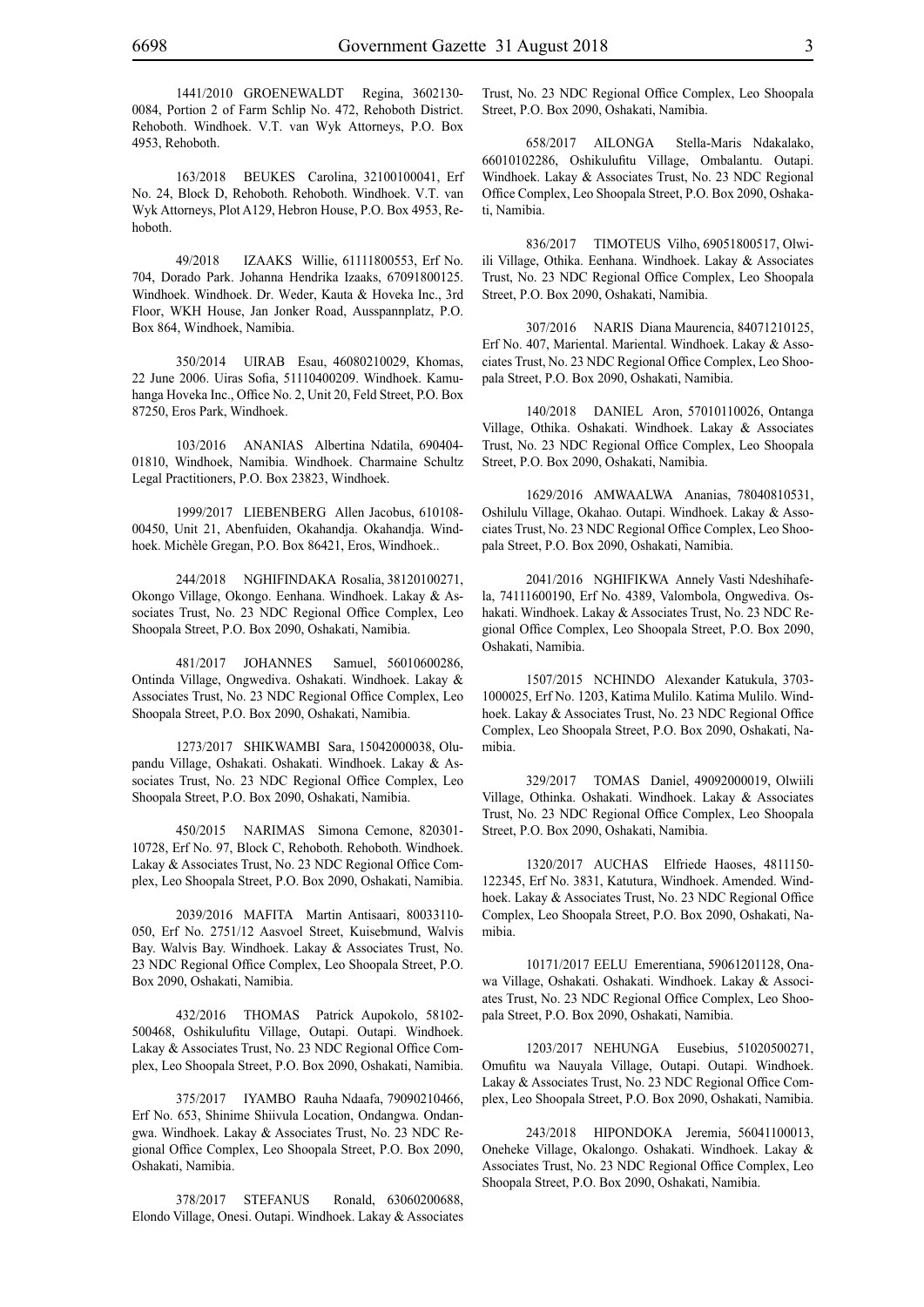79/2017 HAIPINGE Josia, 47061900245, Erf 972, Extension 4, Okahao. Outapi. Windhoek. Lakay & Associates Trust, No. 23 NDC Regional Office Complex, Leo Shoopala Street, P.O. Box 2090, Oshakati, Namibia.

1778/2017 NDAIRA Kenias, Passport No. 83- 120944B-83, Ohangwena Village, Oshigambo. Ondangwa. Windhoek. Lakay & Associates Trust, No. 23 NDC Regional Office Complex, Leo Shoopala Street, P.O. Box 2090, Oshakati, Namibia.

1288/2014 ALVES Maria Peneyambeko, 6602161- 0032, Erf No. 1418, Oshakati. Oshakati. Windhoek. Lakay & Associates Trust, No. 23 NDC Regional Office Complex, Leo Shoopala Street, P.O. Box 2090, Oshakati, Namibia.

1891/2011 MAHARERO Felix, 43062300132, Erf 3445, Katutura, Windhoek. Windhoek. Lakay & Associates Trust, No. 23 NDC Regional Office Complex, Leo Shoopala Street, P.O. Box 2090, Oshakati, Namibia.

1439/2017 NEKONGO Frans, 62071701550, Omangela Village, Oshakati. Oshakati. Windhoek. Lakay & Associates Trust, No. 23 NDC Regional Office Complex, Leo Shoopala Street, P.O. Box 2090, Oshakati, Namibia.

1892/2014 NGHIPANGELWA Hilya, 61102800- 430, Erf No. 4931, Ongwediva. Oshakati. Windhoek. Lakay & Associates Trust, No. 23 NDC Regional Office Complex, Leo Shoopala Street, P.O. Box 2090, Oshakati, Namibia.

576/2018 PYRLYA Igor, Passport No. FG558767, Erf No. 1220 CC, Unit 3, Oshakat. Oshakati. Windhoek. Lakay & Associates Trust, No. 23 NDC Regional Office Complex, Leo Shoopala Street, P.O. Box 2090, Oshakati, Namibia.

422/2017 ROUX Hendrina Wilhelmina, 62031- 90004089, 325, Landi Street, Garsfontein, Pretoria, South Africa. Josua Johan Andries Roux. Cronjé & Co., No. 1 Charles Cathral Street, Olympia, P.O. Box 81588, Olympia, Windhoek.

#### **FORM J 193**

#### **NOTICE TO CREDITORS IN DECEASED ESTATES**

All persons having claims against the estates mentioned below are hereby called upon to lodge their claims with the executors concerned, within 30 days (or otherwise as indicated) calculated from the date of publication hereof. The information is given in the following order: Estate number, surname and Christian names, date of birth, identity number, last address, date of death; surviving spouse's names, surname, date of birth and identity number; name and address of executor or authorised agent, period allowed for lodgement of claims if other than 30 days.

584/2018 GARDINER Tania, Windhoek, 6 January 1974, 74010600012, Windhoek, 9 January 2018. Executrust (Pty) Ltd, P.O. Box 32098, Windhoek.

708/2018 GORASEB Jan, Windhoek, 17 July 1958, 58071700630, Khorixas, 22 March 2018. Lena Gorases, 64120800466. Standard Executors & Trustees, P.O. Box 2164, Windhoek, Namibia.

202/2018 TJAVERUA Magdelena, 33070700748, Khomas, 1 December 2014. Windhoek. Grootfontein. Kamuhanga Hoveka Inc. , Office No. 2, Unit 20, Feld Street, P.O. Box 87250, Eros Park, Windhoek.

93/2018 BESTER Charlotte Elizabeth, Windhoek, 8 November 1934, 34110800110, Omaruru, 10 November 2016. Bank Windhoek Ltd, P.O. Box 15, Windhoek.

1182/2018 VAN NEEL Adrian Richerd, Windhoek, 24 November 1965, 65112400455, Keetmanshoop, 12 May 2018. Katrina van Neel, 12 September 1967, 67091201361. Bank Windhoek Ltd, P.O. Box 15, Windhoek.

1181/2018 FARMER Petrus Jacobus, Windhoek, 6 April 1955, 55040600291, Windhoek, 22 June 2018. Jeanne Catharina Farmer, 7 August 1958, 58080700303. Bank Windhoek Ltd, P.O. Box 15, Windhoek.

1144/2018 JACOBS Anna Martha Magarietha, Windhoek, 8 February 1934, 34020800189, Windhoek, 7 July 2018. Willem Jacobus Jacobs, 17 February 1929, 29021700247. Bank Windhoek Ltd, P.O. Box 15, Windhoek.

1118/2018 WILLIAMS Gerald Winston, Windhoek, 13 September 1949, 49091300116, Windhoek, 25 June 2018. Elisabeth Katharina Williams, 8 December 1957, 57120800035. Bank Windhoek Ltd, P.O. Box 15, Windhoek.

1183/2018 BOTHA Daniel Johannes, Windhoek, 9 May 1917, 17050900044, Otjiwarongo, 3 June 2018. Bank Windhoek Ltd, P.O. Box 15, Windhoek.

1185/2018 NEL Hendrico Louis, Windhoek, 6 June 1979, 79060600371, Ondangwa, 25 June 2018. Bank Windhoek Ltd, P.O. Box 15, Windhoek.

925/2018 LOCK Rachel Elizabeth, Windhoek, 3 June 1957, 57060300236, 42 Toermalyn Street, Windhoek, 3 May 2018. Bank Windhoek Ltd, P.O. Box 15, Windhoek.

1932/2016 SILAS Kefas, Windhoek, 54082500138, Omusati, 12 September 2015. ENSafrica / Namibia (incorporated as LorentzAngula Inc.), No. 3 Ground Floor, The Business Park, Sam Nujoma Avenue, Walvis Bay.

523/2018 NAMPALA Nuusiku-Julia, Windhoek, 16 April 1965, 65041601151, Erf No. 8129, Steenbras Street, Katutura, Windhoek, 13 February 2018. AngulaCo. Incorporated P.O. Box 3911, Windhoek.

1135/2018 BASSON Willem, Windhoek, 8 February 1945, 45020800147, No. 696 Kort Street, Okahandja, Namibia, 9 July 2018, 9 July 2018. Iris Basson, 28 June 1953, 53062800151. Old Mutual Trust, P.O. Box 165, Windhoek.

2177/2015 AMUNYELA Loide Ndeshetelwa, Windhoek, 25 December 1962, 62122510072, P.O. Box 116, Outapi, 9 June 2015. Dr. Weder, Kauta & Hoveka Incorporated, Shop 27, Oshana Mall, Ongwediva, Private Bag 3725, Ongwediva, Republic of Namibia.

704/2018 HAMUNYELA Loise, Windhoek, 3 March 1965, 65030302360, P.O. Box 39, Karasberg, 16 March 2018. Nghipunghalu Willbard Hamunyela, 3 March 1966, 6603032566. Dr. Weder, Kauta & Hoveka Incorporated, Shop 27, Oshana Mall, Ongwediva, Private Bag 3725, Ongwediva, Republic of Namibia.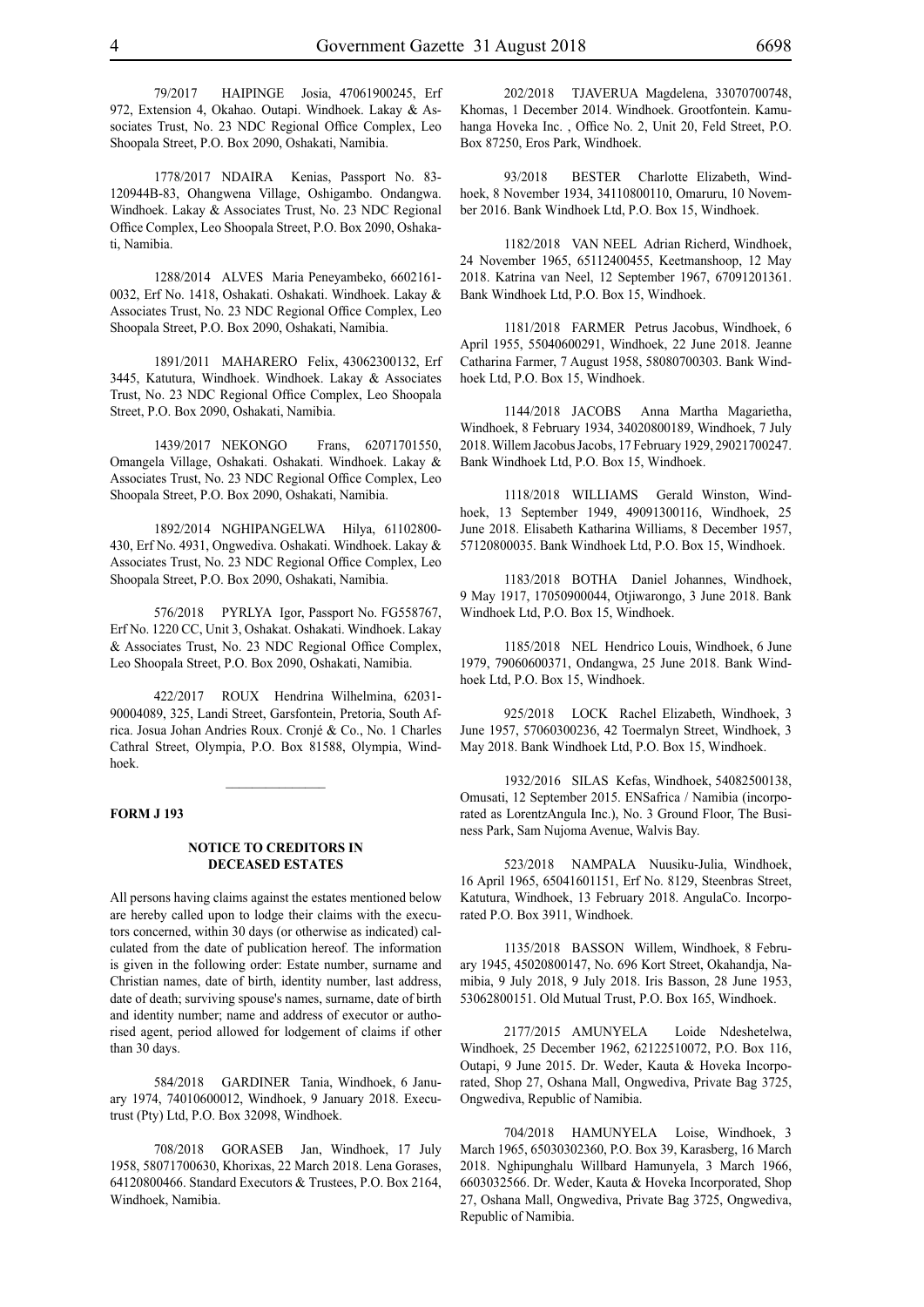663/2018 HEITA Saara Lineekela, Windhoek, 16 November 1960, 60111600847, P.O. Box 19, Oshikango, 1 January 2017. Martin Shuudeni Nghidudwa, 4 April 1940, 40040403068. Dr. Weder, Kauta & Hoveka Incorporated, Shop 27, Oshana Mall, Ongwediva, Private Bag 3725, Ongwediva, Republic of Namibia.

755/2018 KAFITA Titus Tuhafeni, Windhoek, 21 February 1953, P.O. Box 2260, Oshikango, 53022100302, 27 April 2017. Selma Ndinelao Kafita, 8 August 1956, 56080800144. Dr. Weder, Kauta & Hoveka Incorporated, Shop 27, Oshana Mall, Ongwediva, Private Bag 3725, Ongwediva, Republic of Namibia.

841/2018 SHUMBA Maria, 17 July 1920, 20071700180, P.O. Box 2032, Walvis Bay, 20071700180, 6 May 2018. Dr. Weder, Kauta & Hoveka Incorporated, Shop 27, Oshana Mall, Ongwediva, Private Bag 3725, Ongwediva, Republic of Namibia.

1201/2018 DIERGAARDT Avril Juliana, Windhoek, 18 July 1966, 66071800897, Erf No. 459, Extension No. 2 Block G, Rehoboth, 4 June 2018. Dr. Weder, Kauta & Hoveka Inc., 3rd Floor, WKH House, Jan Jonker Road, Ausspannplatz, P.O. Box 864, Windhoek, Namibia.

1096/2018 PAULUS Samuel Andreas, Windhoek, 5 March 1968, 68030500408, Omutsenoholongo, Ongwediva, 17 January 2017. P.D. Theron & Associates, P.O. Box 25077, Windhoek, Namibia.

298/2018 HENCKERT Otto Gerhard, Windhoek, 28 February 1929, 2902280200130, Erf No. 12, Hochland Park, Windhoek, 25 July 1998. V.T. van Wyk Attorneys, Plot A129, Hebron House, P.O. Box 4953, Rehoboth.

1369/2016 ANDREAS Kwafeinge Stuuh, 10 July 1958, 58071001155, Erf 9518, Mungunda Street, Katutura, Windhoek, Khomas Region, Namibia, 15 April 2004. Ueitele & Hans Inc., No. 28 Beethoven & Wagner Street, Windhoek-West, Windhoek, Namibia.

885/2017 SCHIMMING Otto Max, 23 September 1948, 4809230200081, Plot 19 Kapps Farm, Windhoek, Khomas Region, Namibia, 19 August 2003. Eva Sophia Schimming, 9 June 1951, 51060900262. Ueitele & Hans Inc., No. 28 Beethoven & Wagner Street, Windhoek-West, Windhoek, Namibia.

758/2018 PACK Elsie, 28 August 1949, 49082- 80600312, Erf No. 4543, Isabel Street, Soweto, Khomas Region, Namibia, 24 July 1996. Nicolaus Pack, 26 March 1947, 47032600069. Ueitele & Hans Inc., No. 28 Beethoven & Wagner Street, Windhoek-West, Windhoek, Namibia.

1780/2015 DOLIANA Rafael, 58060500090, Grootfontein, 1 December 2014. Windhoek. Grootfontein. Kamuhanga Hoveka Inc., Office No. 2, Unit 20, Feld Street, P.O. Box 87250, Eros Park, Windhoek.

264/2018 SIGURVALDASON Saevar, 8 September 1957, Passport No. A3214534, Neat Street 5A, Walvis Bay, 24 March 2017. Malherbe Associates Inc, 171 Sam Nujoma Avenue, P.O. Box 985, Walvis Bay.

1524/2008 SHANGULA Alexander, 651122110014, Oshana Region, 15 October 2015. Shikale & Associates, Office B003, Shapumba Towers, Guthenberg Street, Ausspannplatz, Windhoek.

912/2011 FERREIRA Melania, Windhoek, 30 April 1950, 50043000118, Khomas, Namibia, 4 May 2011. Charmaine Schultz Legal Practitioners, P.O. Box 23823, Windhoek.

1101/2018 NANGOMBE Veio, Windhoek, 5 April 1932, 32040500103, Okaluwa Village, Ondangwa, 25 April 2018. Lakay & Associates Trust, No. 23 NDC Regional Office Complex, Leo Shoopala Street, P.O. Box 2090, Oshakati, Namibia.

1070/2018 MUTUMBULWA Pifania, Windhoek, 16 March 1964, 64031600593, Erf No. 7201, Elyambala, Ongwediva, 9 March 2018. Lakay & Associates Trust, No. 23 NDC Regional Office Complex, Leo Shoopala Street, P.O. Box 2090, Oshakati, Namibia.

284/2017 AMBAMBI Victoria, Windhoek, 12 August 1962, 62081200090, Erf No. 703, Oshikuku, 29 September 2015. Lakay & Associates Trust, No. 23 NDC Regional Office Complex, Leo Shoopala Street, P.O. Box 2090, Oshakati, Namibia.

1167/2018 IITA Sheehama, Windhoek, 11 February 1955, 55021100203, Omadhiya Village, Onesi, 29 June 2018. Lakay & Associates Trust, No. 23 NDC Regional Office Complex, Leo Shoopala Street, P.O. Box 2090, Oshakati, Namibia.

1271/2018 SHUUDIFONYA Josephina Hudweli, Windhoek, 10 June 1964, 64061001345, Omakango Village, Endola, 13 January 2016. Lakay & Associates Trust, No. 23 NDC Regional Office Complex, Leo Shoopala Street, P.O. Box 2090, Oshakati, Namibia.

1241/2018 HANSTEIN Elizabeth Louise, 14 June 1953, 53061400206, Erf No.5, Khomasdal, Windhoek, 10 July 2018. Lakay & Associates Trust, No. 23 NDC Regional Office Complex, Leo Shoopala Street, P.O. Box 2090, Oshakati, Namibia.

1165/2018 SHILONGO Johannes, Windhoek, 13 October 1970, 70101300042, Erf No. 2211, Oshakati North, Oshakati, 17 June 2018. Lakay & Associates Trust, No. 23 NDC Regional Office Complex, Leo Shoopala Street, P.O. Box 2090, Oshakati, Namibia.

912/2017 SHIPENA Eva, Windhoek, 24 February 1957, 57022400067, Oniihandi Village, Onipa, 3 June 2017. Lakay & Associates Trust, No. 23 NDC Regional Office Complex, Leo Shoopala Street, P.O. Box 2090, Oshakati, Namibia.

1041/2018 IYAMBO Jordaan, Windhoek, 17 August 1948, 48081700390, Onampila Village, Oshakati, 28 December 2017. Lakay & Associates Trust, No. 23 NDC Regional Office Complex, Leo Shoopala Street, P.O. Box 2090, Oshakati, Namibia.

127/2009 MUSUKUBILI Albertina Mbaita, Windhoek, 22 August 1958, 5808220400087, Erf No. 709, New Location, Katima Mulilo, 4 December 2008. Lakay & Associates Trust, No. 23 NDC Regional Office Complex, Leo Shoopala Street, P.O. Box 2090, Oshakati, Namibia.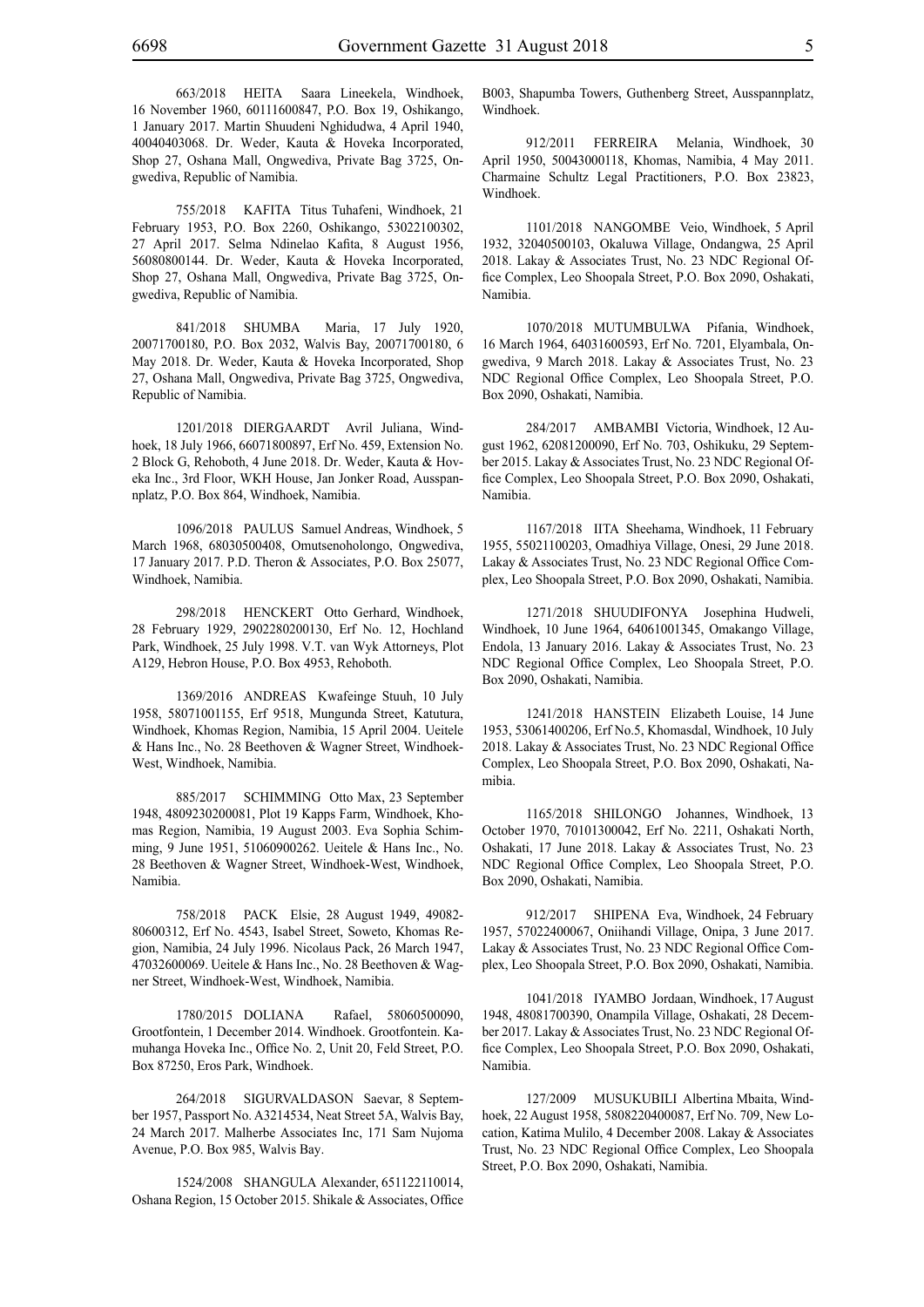2039/2012 KATUPOSE Eliphas Uaturapi, Windhoek, 25 May 1971, 71052500692, Farm Grenswag, Otjiwarongo, 8 November 2012. Lakay & Associates Trust, No. 23 NDC Regional Office Complex, Leo Shoopala Street, P.O. Box 2090, Oshakati, Namibia.

685/2018 EINBECK Joseph, 59101500880, Erf 110, Amsterdam Street, Otjomuise, Windhoek, Namibia, 10 February 2018. Shikongo Law Chambers, No. 4 Banting Road, Windhoek-West, Windhoek.

 $\frac{1}{2}$ 

#### **FORM 2**

#### **MEETING OF CREDITORS IN SEQUESTRATED ESTATES OR COMPANIES BEING WOUND UP**

Pursuant to sections *forty-one* and *forty-two* of the Insolvency Act, 1936, notice is hereby given that a meeting of creditors will be held in the sequestrated estates or companies being wound up mentioned below, on the dates, at the times and places and for the purpose thereof.

Meetings in a town in which there is a Magistrate's office, will be held before the Master, elsewhere they will be held before the Magistrate.

The particulars given in the following order: The number of estate/company; the name and description of the estate/company; the date, hour and place of meeting and the purpose of the meeting.

W02/18 **Insolvent Estate: Christiaan Johannes**  Potgieter. 12 September 2018, at 10h00 at the Office of the Master of the High Court, Windhoek. Last special meeting, for the further proof of claims. Bruni & McLaren, P.O. Box 11267, Klein Windhoek.

 $\frac{1}{2}$ 

#### **FORM 4**

#### **LIQUIDATION ACCOUNTS AND PLANS OF DISTRIBUTION OR CONTRIBUTION IN SEQUESTRATED ESTATES OR COMPANIES BEING WOUND UP**

Pursuant to section 77 of the Co-operatives Act 1996 (as amended) notice is hereby given that the liquidation accounts and plans of distribution or contribution in the estates or companies/cooperatives mentioned below, will lie for inspection of creditors at the offices of the Registrar of Co-operatives, Luther Street, Windhoek and Investment Trust Company (Pty) Ltd .The particulars given are the following order: Name and description of estate/cooperative, description of account, place of account lying for inspection.

W04/17 **Africa Traffic (Proprietary) Limited** (In Liquidation). First and Final Liquidation and Distribution Account. Office of the Master of the High Court, Windhoek and Magistrate Omaruru for a period of 14 days as from 31 August 2018. D.J. Bruni, & I.R. McLaren, Joint Liquidators, Bruni & McLaren, P.O. Box 11267, Klein Windhoek.

 $\frac{1}{2}$ 

#### **IN THE MAGISTRATE'S COURT FOR THE DISTRICT OF WINDHOEK**

#### **HELD AT WINDHOEK CASE NR. 2520/2018**

In the matter between:

#### **STANDARD BANK NAMIBIA LIMITED** Plaintiff

and

**QUENONIA MAGDALENA VON LUTTICHOU** Defendant

#### **NOTICE OF SALE IN EXECUTION**

In EXECUTION of a Judgment of the Magistrate's. Court for the District of Windhoek, given on **30 May 2018**, a Judicial Sale by PUBLIC AUCTION will be held of and at the undermentioned immovable property on **11 SEPTEMBER 2018** at **15h00** at Erf 961, No. 5 Kanibes Street, Cimbebasia, Windhoek of a:

| <b>CERTAIN:</b>      | Erf No. 961, Cimbebasia (Extension 3)                                           |
|----------------------|---------------------------------------------------------------------------------|
| SITUATE:             | In the Municipality of Windhoek<br>(Registration Division "K")<br>Khomas Region |
| MEASURING:           | 360 (three six zero) square metres                                              |
| HELD BY <sup>.</sup> | Deed of Transfer No. T 3062/2009                                                |
| SUBJECT:             | To all the terms and conditions con-<br>tained therein                          |

The following improvements are on the property (although nothing in this respect is guaranteed):

4 Bedrooms; 2 Bathrooms; 2 Toilets; Kitchen; Lounge; Lapa

The property will be sold by the Messenger of Court to the highest bidder subject to the conditions of sale.

The conditions of sale to be read out by the Messenger of the Court, Windhoek, at the time of the sale and which conditions may be inspected prior to the sale at the offices of the Messenger of the Court Windhoek, and at the offices of ENSafrica Namibia (incorporated as Lorentz Angula Inc.), Ground Floor, Unit 4, Ausspann Plaza, Dr. Agostinho Neto Road, Windhoek.

Dated at WINDHOEK on this 25th of JULY 2018.

Legal Practitioner for Plaintiff ENSafrica Namibia (incorporated as LorentzAngula Inc.) Ground Floor, Unit 4, Ausspann Plaza Dr. Agostinho Neto Street **WINDHOEK** 

#### **Case No: HC-MD-CIV-ACT-CON-2017/00131 IN THE HIGH COURT OF NAMIBIA**

In the matter between:

**STANDARD BANK** 

**NAMIBIA LTD** Applicant/Judgment Creditor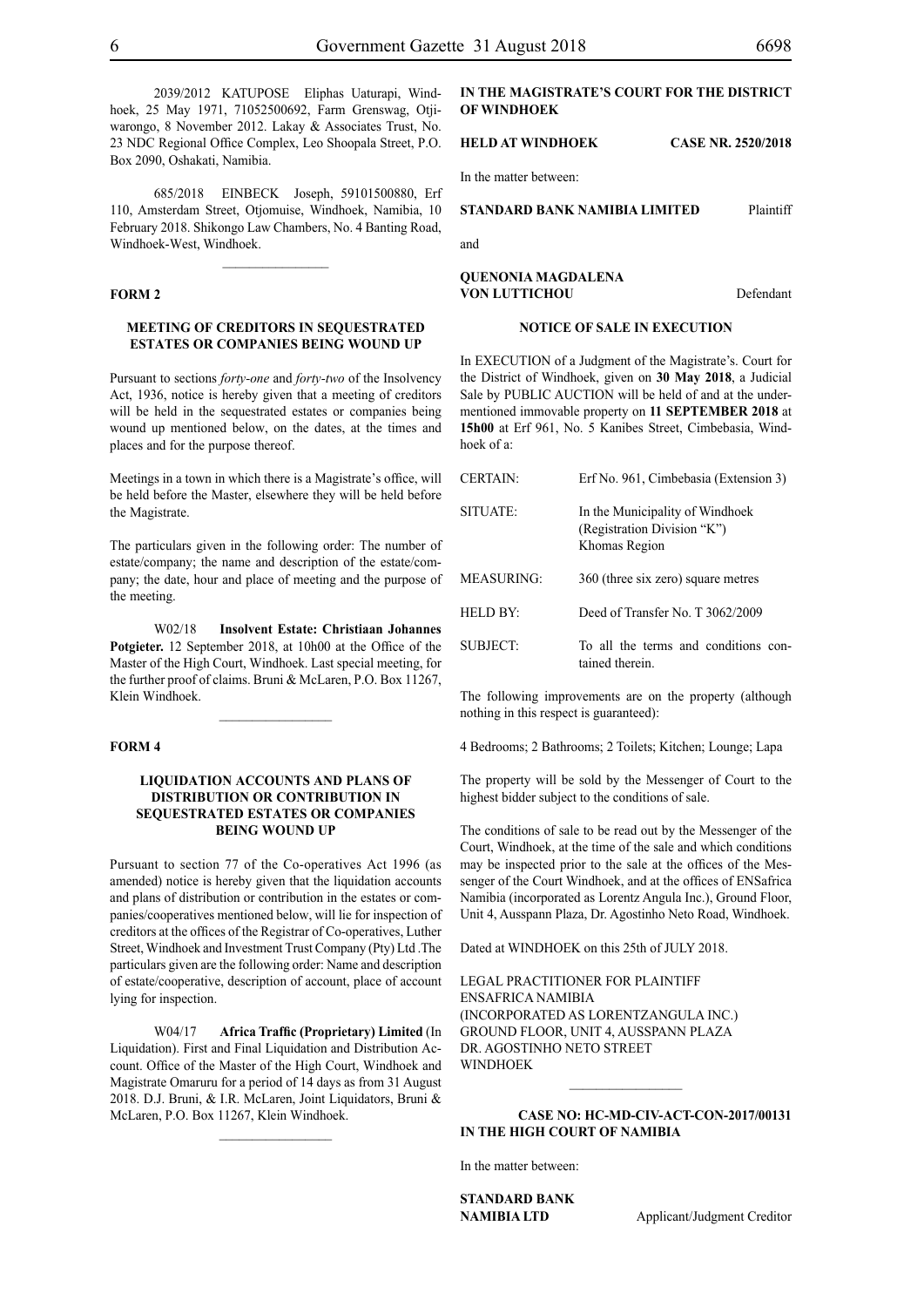and

#### **NOTICE OF SALE IN EXECUTION OF IMMOVABLE PROPERTY**

IN EXECUTION OF A JUDGMENT of the High Court of Namibia, given on **1 JUNE 2018** in the abovementioned case, a judicial sale by public auction will be held on **FRIDAY, 5 OCTOBER 2018** at **10h00** at ERF 4574, EXTENSION NO. 9 (A PORTION OF ERF NO. 1534) SWAKOPMUND, of the following:

| CERTAIN:   | Erf No: 4574, (A Portion of Erf No.<br>1534), Swakopmund (Extension No. 9)         |
|------------|------------------------------------------------------------------------------------|
| SITUATED:  | In the Municipality of Swakopmund,<br>(Registration Division "G")<br>Erongo Region |
| MEASURING: | 780 (seven eight nil) square metres                                                |

HELD BY: Deed of Transfer No. T 5541/2013

Subject to the conditions contained therein.

The property will be sold by the Deputy Sheriff to the highest bidder subject to the conditions of sale. The conditions of sale to be read out by the Deputy Sheriff at the time of the sale and which conditions may be inspected prior to the sale at the offices of the Deputy Sheriff of Gobabis, and at the offices of AngulaCo Incorporated, Unit 112 E/F Block C, Maerua Park, Centaurus Street, Windhoek.

Dated at WINDHOEK on this 7th day of AUGUST 2018.

ANGULACO INCORPORATED Legal Practitioners for the Applicant/ Judgment Creditor Unit 112 E/F, Block C, Maerua Park Centaurus Street WINDHOEK

#### **CASE No. HC-MD-CIV-ACT-CON-2017/01031 IN THE HIGH COURT OF NAMIBIA**

 $\mathcal{L}=\mathcal{L}^{\text{max}}$ 

| In the matter between:                                             |           | <b>CERTAIN:</b>   | Erf No. 457, Eenhana, (Extension No. 1)                                                                              |
|--------------------------------------------------------------------|-----------|-------------------|----------------------------------------------------------------------------------------------------------------------|
| STANDARD BANK NAMIBIA LIMITED<br>and                               | Plaintiff | SITUATE:          | In the Town of Eenhana<br>(Registration Division "A")<br>Ohangwena Region                                            |
| MESAG HAILONGA                                                     | Defendant | <b>MEASURING:</b> | 375 (three seven five) square metres                                                                                 |
| <b>NOTICE OF SALE IN EXECUTION OF</b><br><b>IMMOVABLE PROPERTY</b> |           | CONSISTING OF:    | Lounge, Kitchen, 2 Bedrooms, 1 Bath-<br>room, 1 Outside Toilet, 2 Outside Flats<br>each with Kitchen, Bathroom and 1 |
| Pursuant to Judgment of the above Honourable Court granted         |           |                   | Bedroom                                                                                                              |

on **8 SEPTEMBER 2017**, the following immovable property will be sold without reserve and voetstoots by the Deputy Sheriff of the District of **WINDHOEK** on **20 SEPTEMBER 2018** at **15H00** at ERF NO 3988, KHOMASDAL (EXTENSION NO. 2), WINDHOEK, REPUBLIC OF NAMIBIA

#### The "Conditions of Sale-in-Execution" will lie for inspection at the office of the Deputy Sheriff at WINDHOEK and at the Head Office of Plaintiff at WINDHOEK and Plaintiff's Attorneys, Fisher, Quarmby & Pfeifer, at the under mentioned

MEASURING: 450 (four hundred and fifty) square me-

CONSISTING OF: 3 Bedrooms, Kitchen, Lounge, Garage, 2 Bathrooms, 2 Toilets

tres

Dated at WINDHOEK this 6th day of AUGUST 2018

FISHER, QUARMBY & PFEIFER LEGAL PRACTITIONER FOR Plaintiff Cnr Robert Mugabe Avenue & Thorer Street Entrance in Burg Street P O Box 37 WINDHOEK

#### **CASE No. HC-MD-CIV-ACT-CON-2017/01364 IN THE HIGH COURT OF NAMIBIA**

 $\frac{1}{2}$ 

In the matter between:

**STANDARD BANK NAMIBIA LIMITED** Plaintiff

and

address.

**LUCIA NDAFAPAWA NASHIDENGO** Defendant

#### **NOTICE OF SALE IN EXECUTION OF IMMOVABLE PROPERTY**

Pursuant to Judgment of the above Honourable Court granted on **20 OCTOBER 2017**, the following immovable property will be sold without reserve and voetstoots by the Deputy Sheriff of the District of **EENHANA** on **10 OCTOBER 2018** at **12H00** at ERF NO. 457 (EXTENSION NO. 1) EENHANA, REPUBLIC OF NAMIBIA

The "Conditions of Sale-in-Execution" will lie for inspection at the office of the Deputy Sheriff at TSUMEB and at the Head Office of Plaintiff at WINDHOEK and Plaintiff's Attorneys, Fisher, Quarmby & Pfeifer, at the under mentioned address.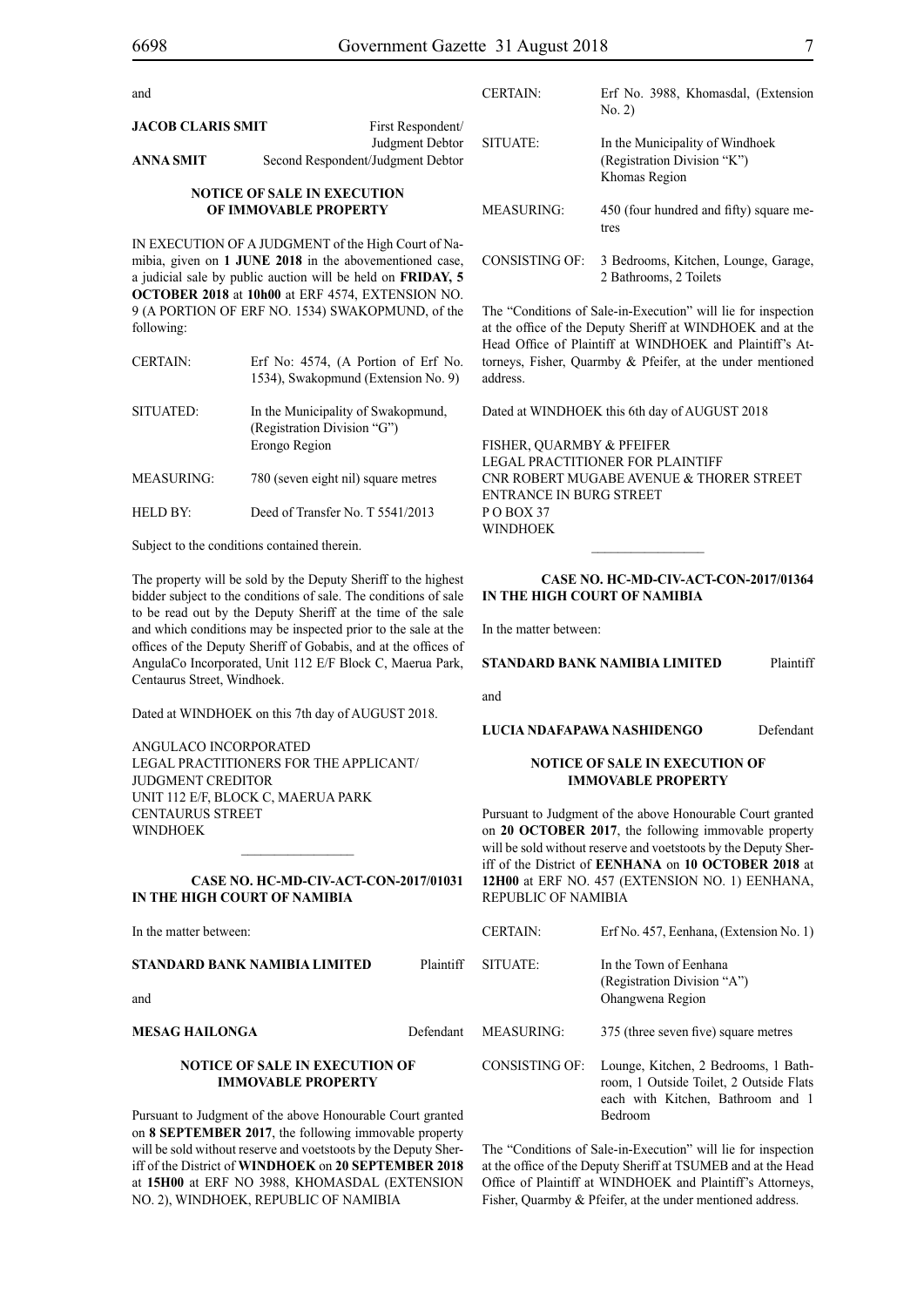Dated at WINDHOEK this 14th day of AUGUST 2018

FISHER, QUARMBY & PFEIFER LEGAL PRACTITIONER FOR Plaintiff Cnr Robert Mugabe Avenue & Thorer Street Entrance in Burg Street PO BOX 37 WINDHOEK  $\frac{1}{2}$ 

#### **CASE No. HC-MD-CIV-ACT-CON-2017/02767 IN THE HIGH COURT OF NAMIBIA**

In the matter between:-

#### **STANDARD BANK NAMIBIA LIMITED** Plaintiff

and

| CHARLES NAWA NAWA  | <b>First Defendant</b> |
|--------------------|------------------------|
| JUDITH INONGE NAWA | Second Defendant       |

#### **NOTICE OF SALE IN EXECUTION OF IMMOVABLE PROPERTY**

Pursuant to Judgment of the above Honourable Court granted on **18 MAY 2018**, the following immovable property will be sold without reserve and voetstoots by the Deputy Sheriff of the District of **WINDHOEK** on **20 SEPTEMBER 2018** at **12H00** at ERF NO. 1437, CIMBEBASIA (EXTENSION NO. 4), WINDHOEK , REPUBLIC OF NAMIBIA

| CERTAIN:        | Erf No. 1437, Cimbebasia, (Extension<br>No. 4)                 |
|-----------------|----------------------------------------------------------------|
| <b>SITUATE:</b> | In the Municipality of Windhoek<br>(Registration Division "K") |

MEASURING: 330 (three hundred and thirty) square metres

Khomas Region

CONSISTING OF: Garage, 3 Bedrooms, 2 Bathrooms/Toilet, Kitchen, Lounge

The "Conditions of Sale-in-Execution" will lie for inspection at the office of the Deputy Sheriff at WINDHOEK and at the Head Office of Plaintiff at WINDHOEK and Plaintiff's Attorneys, Fisher, Quarmby & Pfeifer, at the under mentioned address.

Dated at WINDHOEK this 21st day of AUGUST 2018

FISHER, QUARMBY & PFEIFER LEGAL PRACTITIONER FOR Plaintiff Cnr Robert Mugabe Avenue & Thorer Street Entrance in Burg Street P O Box 37 WINDHOEK

#### **IN THE MAGISTRATE'S COURT FOR THE DISTRICT OF WINDHOEK**

 $\frac{1}{2}$ 

**HELD AT WINDHOEK CASE NO: 2388 OF 2017**

In the matter between:

#### **BODY CORPORATE OF URBAN SPACE** Execution Creditor

and

**LAIMI IYALOO SHAANIKA** Execution Debtor

#### **NOTICE OF SALE IN EXECUTION**

IN EXECUTION of a Judgment granted by the above Honourable Court against the Execution Debtor on **6 July 2017,** the following property will be sold by public auction on **13 September 2018**, at **10H00** by the Messenger of the Court for the district of Windhoek in front of the Magistrate's Court, Mungunda Street, Katutura, Windhoek:

- (a) Section No. 54 as shown and more fully described on Section Plan No. 80/2006 in the development scheme known as Urban Space, in respect of the land and building or buildings, situate at Klein Windhoek, in the Municipality of Windhoek, Registration Division "K", Khomas Region, of which the floor area, according to the said Sectional Plan, is 88 (Eighty eight) square metres in extent; and
- (b) An undivided share in the common property in the development scheme, apportioned to that Section in accordance with the participation quota as endorsed on that Sectional Plan.

HELD under Sectional Deed of Transfer No. ST 581/2015, with all fixed improvements thereon.

Alleged improvements: 1 x Kitchen, 1 x Lounge, 3 x Bedrooms, 1 x En-suite Bathroom, 1 x Bathroom.

- (c) Section No. 110 as shown and more fully described on Section Plan No. 80/2006 in the development scheme known as Urban Space, in respect of the land and building or buildings, situate at Klein Windhoek, in the Municipality of Windhoek, Registration Division "K", Khomas Region, of which the floor area, according to the said Sectional Plan, is 6 (Six) square metres in extent; and
- (d) An undivided share in the common property in the development scheme, apportioned to that Section in accordance with the participation quota as endorsed on that Sectional Plan.

HELD under Sectional Deed of Transfer No. ST 581/2015, with all fixed improvements thereon.

Alleged improvements: 1 x Storeroom.

#### **MAIN CONDITIONS OF SALE:**

- 1. The Sale is subject to the provisions of the Magistrate's Court Act 32 of 1944, as amended.
- 2. The property will be sold "voetstoots" according to the existing title deed.
- 3. One tenth of the purchase price will be payable immediately after the Sale in cash, the balance against transfer to be secured by a bank or building society guarantee.
- 4. The complete conditions of Sale may be inspected at the office of the Messenger of the Court, Windhoek (Tel no: 248568) and at the Plaintiffs Attorneys' offices at the undermentioned address.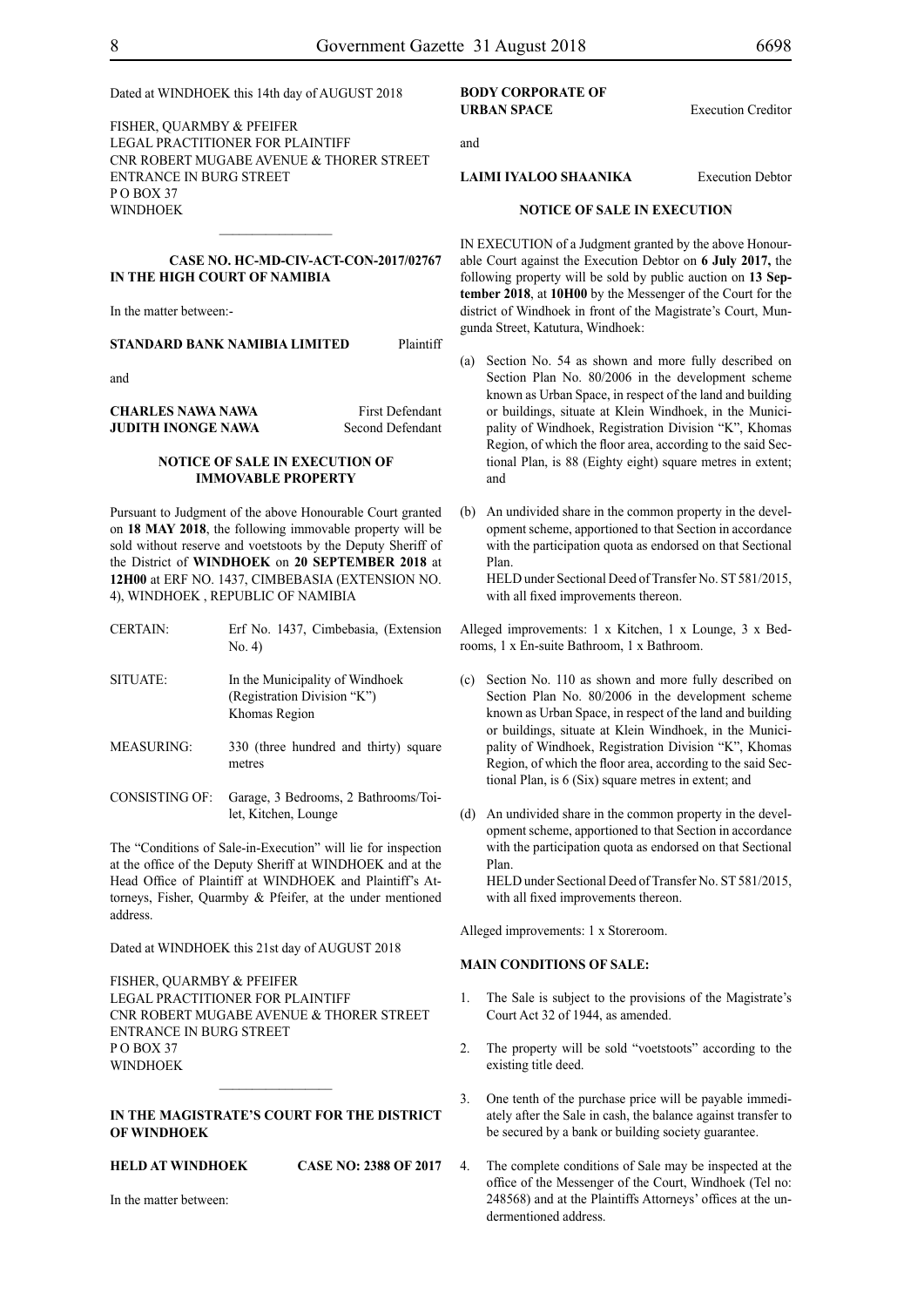5. The sale will be in Namibian Dollars and no bid less than N\$1,00 (ONE NAMIBIAN DOLLAR) will be accepted.

#### DATED AT WINDHOEK on 23 JULY 2018.

VAN DER MERWE-GREEFF ANDIMA INC ATTORNEYS FOR Plaintiff / EXECUTION CREDITOR 28 CHURCH STREET WINDHOEK

**HC-MD-CIV-MOT-POCA-2018/00215 IN THE HIGH COURT OF NAMIBIA, MAIN DIVISION, HELD AT WINDHOEK ON MONDAY, THE 06th DAY OF AUGUST 2018 BEFORE THE HONOURABLE JUSTICE MASUKU**

In the *ex parte* matter of:

#### **THE PROSECUTOR-GENERAL** Applicant

*IN RE:* A Maroon Toyota Corolla 1.6 with chassis number: AHTLB56E203041254, Engine number: 1ZRU190972, vehicle registration number RVX998H and License number N26076WB registered in the name of Silence Chiradza, a cash amount of N\$12 800 held at the Kuisebmund Police Station under POL7/62/2017.

#### **IN THE APPLICATION FOR A PRESERVATION OF PROPERTY ORDER IN TERMS OF SECTION 51 OF THE PREVENTION OF ORGANISED CRIME ACT 29 OF 2004**

#### **COURT ORDER**

Having heard MS. L. ANGULA, on behalf of the Applicant(s) and having read the Notice of Motion, Affidavit and annexures thereto;

#### **IT IS RECORDED THAT:**

1. The matter was heard on 3 August 2018 and the court subsequently postponed the matter to Monday, 6 August 2018 delivery of its order.

## **IT IS HEREBY ORDERED THAT:**

- 1. A preservation of property order as contemplated by section 51 of the Prevention of Organised Crime Act 29 of 2004 ("POCA") is granted in respect of:
	- 1.1 A Maroon Toyota Corolla 1.6 with chassis number: AHTLB56E203041254, Engine number: 1ZRU190972, vehicle registration number RVX998H and License number N26076WB, registered in the name of Silence Chiradza; and;
	- 1.2 A cash amount of N\$12 800 held at the Kuisebmund Police Station under POL7/62/2017, herein referred to as "the properties".
- 2. In terms of section 51 of POCA all persons with knowledge of this order, other than as required and permitted by this order, are prohibited from removing, and or taking possession of and / or control over, and / or dissipating, and / or encumbering and / or interfering with, and / or control over, and / or dissipating, and / or encumbering

and / or interfering with, and / or diminishing the value of, and / or attaching or selling in execution, and / or dealing in any other manner with the properties to which this order relates.

- 3. Warrant Officer Joel Shikongo ("W/O Shikongo") of the Commercial Crime Investigation Unit: Anti-Money laundering & Combating of Financing and Terrorism: Asset recovery Sub-Division in Windhoek or, in W/O Shikongo's absence, Inspector Emilia Nambadi ("Inspector Nambadi") or any other authorised member of the Commercial Crime Investigation Unit: Anti- Money laundering & Combating of Financing and Terrorism: Asset recovery Sub-Division in Windhoek, is appointed in terms of section 93 of POCA and is immediately authorized to:
	- 3.1 Seize and or assume control over the properties;
	- 3.2 Safeguard the properties pending the finalization of the forfeiture proceedings under POCA;
	- 3.3 To make the properties available to the State, if the State wishes to use it as an exhibit during the criminal trial.
	- 3.4 To administer and preserve the properties and to do all things necessary for that purpose.
- 4. The Applicant must:
	- 4.1 Effect personal service of the preservation of property order and the application on Silence Chiradza, together with the notice attached as annexure A.
	- 4.2 In terms of section 52 (1)(b) cause notice of this order, in the form set out in Annexures A and Annexure B hereto, to be published in the Government Gazette as soon as practicable after the preservation of property order is granted.
- 5. Any person who has an interest in the properties and who intends opposing the application for an order forfeiting the properties to the State or applying for an order excluding his or her interest from a forfeiture order in respect of the properties, must enter an appearance giving notice of his or her intention in terms of section 52 (3) of POCA.
- 6. Such notice must be delivered to the Applicant at the Applicant's appointed address at Second floor, Sanlam Centre, Independence Avenue, Windhoek:
	- 6.1 In the case of any person specifically identified forservice in terms of this order, within 21 calendar days of service; and
	- 6.2 In the case of any other person, 21 calendar days after the date when a notice of the order was published in the Government Gazette.
	- 6.3 A notice in terms of section 52 of POCA must contain full particulars of the chosen address for the delivery of documents concerning further proceedings in this matter and must be accompanied by an affidavit setting out:
		- 6.3.1 The full particulars of the identity of the person giving the notice;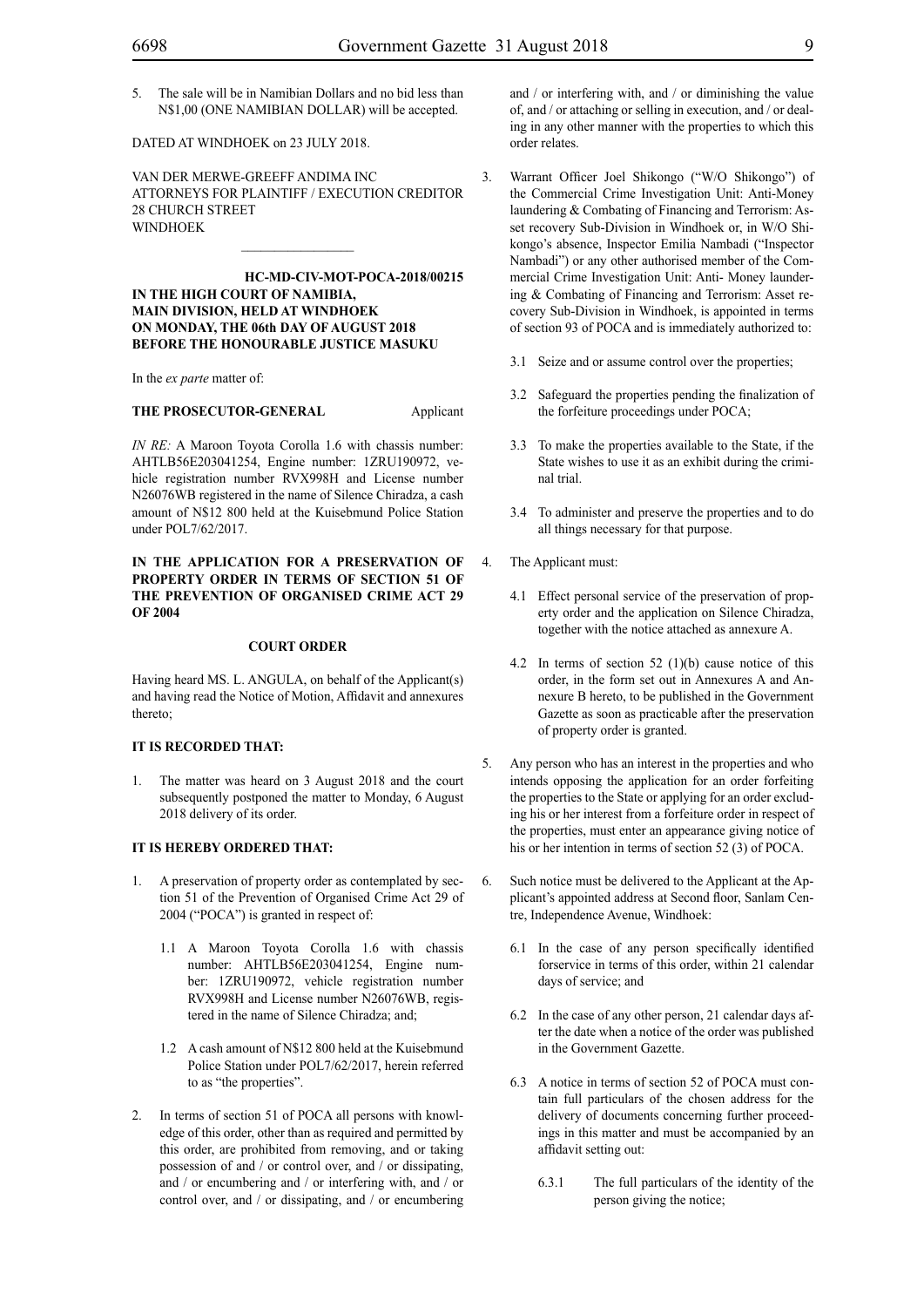- 6.3.2 The nature and extent of his or her interest in the property concerned; 6.3.3 Whether he or she intends opposing the making of the forfeiture order, or whether he or she intends applying for an order excluding his or her interest in that property from the operation of the order;
- 6.3.4 Whether he or she admits or denies that the property concerned is the proceeds of unlawful activities and the basis for such defense; and
- 6.3.5 If he or she intends applying for the exclusion of his or her interests from the operation of the forfeiture order, the basis for such an application.
- 7. Any person with an interest in the properties, may, on good cause shown:
	- 7.1 In terms of section 57 of POCA apply to Court for payment from the properties of reasonable living expenses and reasonable legal expenses on conditions set out in section 57 of POCA;
	- 7.2 In terms of section 58 of POCA, apply for the variation or rescission of the preservation order on the conditions set out in section 58 of POCA.
- 8. The matter is removed from the First Motion roll.

#### BY ORDER OF THE COURT

#### TO: GOVERNMENT ATTORNEY

#### **NOTICE OF PRESERVATION OF PROPERTY ORDER MINISTRY OF JUSTICE**

#### **PREVENTION OF ORGANIZED CRIME REGULATIONS: PREVENTION OF ORGANISED CRIME ACT, 2004 (ACT 29 OF 2004) (Section 52 (1), Regulation 4 (5))**

To: Silence Chiradza

#### **IMPORTANT - DO NOT IGNORE THIS DOCUMENT**

Upon receipt of this notice you should obtain legal advice to help you understand this document and your rights and obligations under the preservation of property order.

#### **WHY YOU HAVE RECEIVED THIS NOTICE**

The High Court has made a preservation of property order over property pursuant to section 51 of the Prevention of Organised Crime Act 2004. A copy of the preservation of property order is attached to this notice. The order describes the property that has been preserved and may contain directions relating to the seizure of that property. It may also contain other orders that the court considers appropriate.

You have received this notice because the Prosecutor - General considers that you might have an interest in the properties which are the subject of the preservation order.

The preservation of property order has been made for the purpose of securing property in order to satisfy any forfeiture order that might be pursuant to Part 3 of Chapter 6 of the Prevention of Organised Crime Act 2004.

#### **WARNING**

The preservation of property order prohibits any person from dealing, in any manner, with the properties to which the order relates. A person who intentionally refuses or fails to comply with a court order made under this Act commits an offence punishable by a fine not exceeding N\$ 300,000 or to imprisonment for a period not exceeding 15 years:

Dated: ................................................

........................................................... For Prosecutor - General

#### **ANNEXURE B**

#### **IN THE HIGH COURT OF NAMIBIA**

#### **MAIN DIVISION, HELD AT WINDHOEK**

#### **CASE NUMBER:**

In the *ex parte* application of:

#### **THE PROSECUTOR-GENERAL** Applicant

*IN RE:* A Maroon Toyota Corolla 1.6 with chassis number: AHTLB56E203041254, Engine number: 1ZRU190972, vehicle registration number RVX998H and License number N26076WB registered in the name of Silence Chiradza, a cash amount of N\$12 800 held at the Kuisebmund Police Station under POL7/62/2017.

**IN THE APPLICATION FOR A PRESERVATION OF PROPERTY ORDER IN TERMS OF SECTION 51 OF THE PREVENTION OF ORGANISED CRIME ACT 29 OF 2004**

#### **Notice in terms of section 52 of the Prevention of Organised Crime Act 29 of 2004 (POCA)**

This notice is addressed to all persons who have an interest in A Maroon Toyota Corolla 1.6 with chassis number: AHTLB56E203041254, Engine number: 1ZRU190972, vehicle registration number RVX998H and License number N26076WB registered in the name of Silence Chiradza, a cash amount of N\$12 800 held at the Kuisebmund Police Station under POL7/62/2017 ("the properties").

Take notice that:

- The Prosecutor General has obtained a preservation of property order (the order), a copy of which is attached to this notice, in terms of section 51 of POCA in respect of the properties;
- 2. If you have an interest in the properties, you should understand that it is now at risk. You are advised to obtain legal advice on whether your interest can be protected and, if so, on how to protect it;
- 3. You are notified that the Prosecutor General will, within 120 days of publication of this notice in the Govern-

**FORM 5 ANNEXURE A**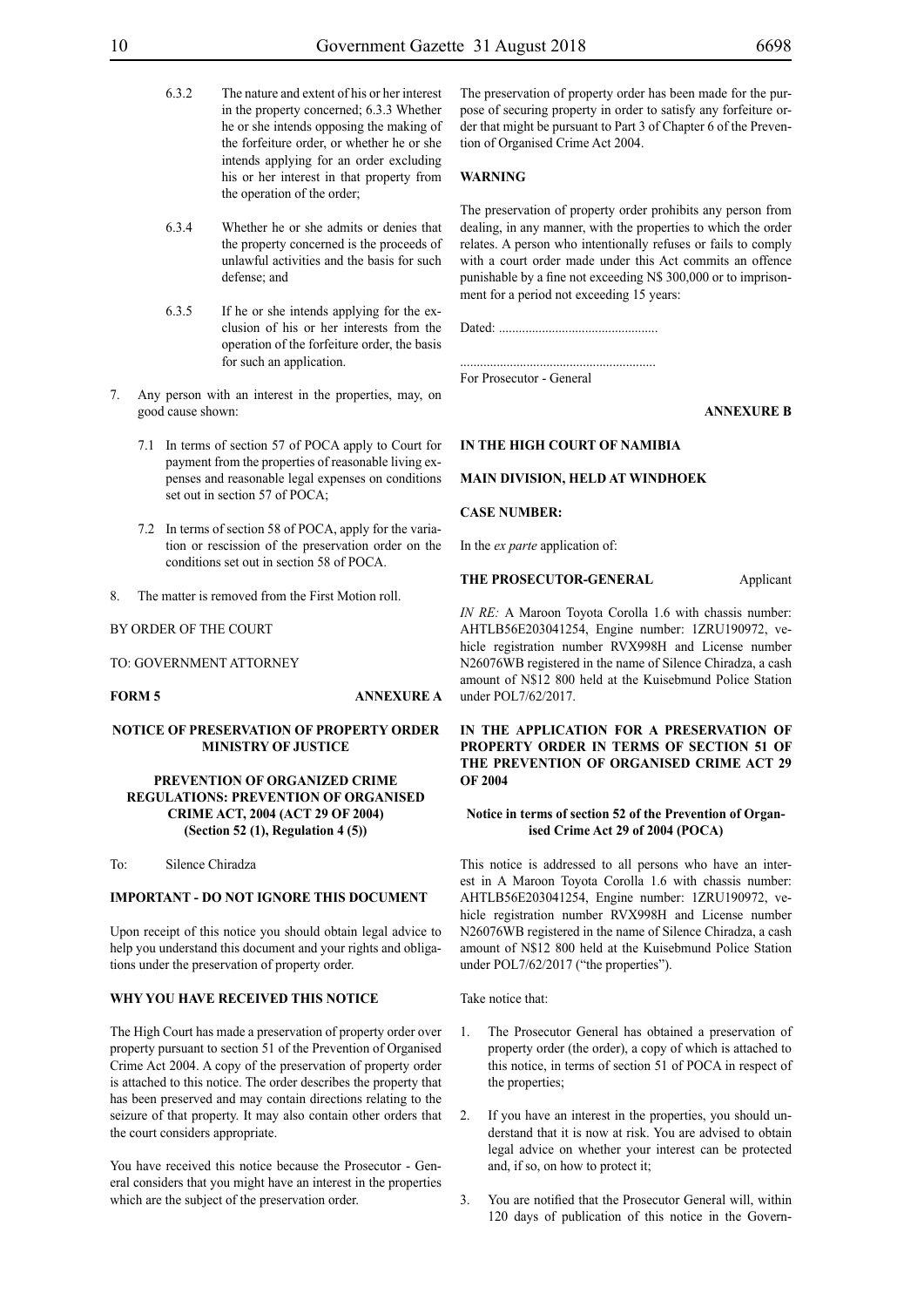ment Gazette, apply to the High Court under section 59 of POCA for an order declaring the properties forfeited to the State. The order will remain in force until the application for a forfeiture order is finalised, and until any forfeiture order that has been made is satisfied;

- 4. If you intend to oppose the application for a forfeiture order, or you intend to apply for an order excluding your interest from a forfeiture order in respect of the properties, you must enter an appearance in terms of the order. The requirements for such an appearance are set out in the order and are also dealt with in sections  $52$  (3), (4) and (5) of POCA. An appearance must comply with these requirements;
- 5. Your attention is specifically drawn to the 21 calendar days' time limit prescribed in section 52 (4) for the entry of an appearance referred to in paragraph 4 above;
- 6. If you enter an appearance in terms of the order you will be entitled to be given 21 calendar days' notice of the application by the applicant for a forfeiture order in respect of the properties;
- If you fail to enter an appearance in terms of the order or to comply with the above requirements, you will not be given notice of the application for a forfeiture order and you will not be entitled to appear at the hearing of the application. In such a case, the court may grant a default order forfeiting the properties to the State under section 64 of POCA;
- 8. You may, on good cause shown apply for variation or rescission of the order in terms of section 58 of POCA;
- 9. You may also apply for reasonable legal and living expenses in terms of section 57 of POCA;
- 10. You are specifically advised that even if you intend to apply for rescission of the preservation order in this case, you must, in addition, comply with paragraph 4 and 5 above if you intend to oppose the forfeiture application at a later date. Failure to do so can result in a forfeiture order being granted against the properties by default and without further notice to you.
- 11. Whenever this order states that you must deliver or serve any notice, affidavit or other process document on the applicant , you must deliver or serve them on the applicant at the following address:

GOVERNMENT ATTORNEY Legal Practitioners for the Applicant 2nd FLOOR, SANLAM BUILDING PRIVATE BAG 13189 WINDHOEK, NAMIBIA

Any correspondence or other enquiries must also be directed to this address.

#### **Case number: HC-MD-CIV-MOT-POCA-2018/00251 IN THE HIGH COURT OF NAMIBIA, HELD AT WINDHOEK, MAIN DIVISION ON FRIDAY, THE 10TH DAY OF AUGUST 2018 BEFORE THE HONOURABLE JUSTICE ANGULA, DJP**

In the *ex parte* application of:

#### **THE PROSECUTOR-GENERAL** Applicant

IN RE: A total cash amount of N\$84 7 702.52 in foreign and local currency consisting of: N\$97 412.99 seized by the Namibian Police on 24 February 2017 at Villa Erickson Flats, No.2, sectional plan 25/2012 situated at Trift Street, Ausspannplatz, Windhoek; and N\$750 289.53 seized by the Namibian Police on 24 February 2017 at Flat No.1, Hillside Mansion, sectional title no.14/1993, Ausspannplatz, held under pol7/12/2017 at the Bank of Namibia.

#### **IN THE APPLICATION FOR A PRESERVATION OF PROPERTY ORDER IN TERMS OF SECTION 51 OF THE PREVENTION OF ORGANISED CRIME ACT 29 OF 2004**

#### **ORDER**

Having heard COUNSEL for the Applicant and having read the Notice of Motion, Affidavits and annexures thereto;

#### **IT IS HEREBY ORDERED THAT:**

- 1. A preservation of property order as contemplated by section 51 of the Prevention of Organised Crime Act 29 of 2004 ("POCA") is granted in respect of a total cash amount of N\$847 702.52 in foreign and local currency consisting of:
	- 1.1 N\$97 412.99 seized by the Namibian Police on 24 February 2017 at Villa Erickson Flats, No. 2, sectional plan 25/2012 situated at Trift Street, Ausspannplatz, Windhoek; and
	- 1.2 N\$750 289.53 seized by the Namibian Police on 24 February 2017 at Flat No:1, Hillside Mansion, sectional title no:14/1993, Ausspannplatz, held under pol7/12/2017 at the Bank of Namibia ("the properties"):
- 2. In terms of section 51 of POCA all persons with knowledge of this order, other than as required and permitted by this order, are prohibited from removing, and or taking possession of and / or control over, and / or dissipating, and / or encumbering and / or interfering with, and / or diminishing the value of, and / or attaching or selling in execution, and / or dealing in any other manner with the properties to which this order relates.
- 3. Warrant Officer Hendrick Shaakumeni ("W/0 Shaakumeni") of the Commercial Crime Investigation Unit: Anti - Money laundering & Combating of Financing and Terrorism: Asset recovery Sub-Division in Windhoek or, in W/O Shaakumeni's absence, Inspector Emilia Nambadi ("Inspector Nambadi") or any other authorised member of the Commercial Crime Investigation Unit: Anti - Money laundering & Combating of Financing and Terrorism: Asset recovery Sub-Division in Windhoek, is appointed in terms of section 93 of POCA and is immediately authorized to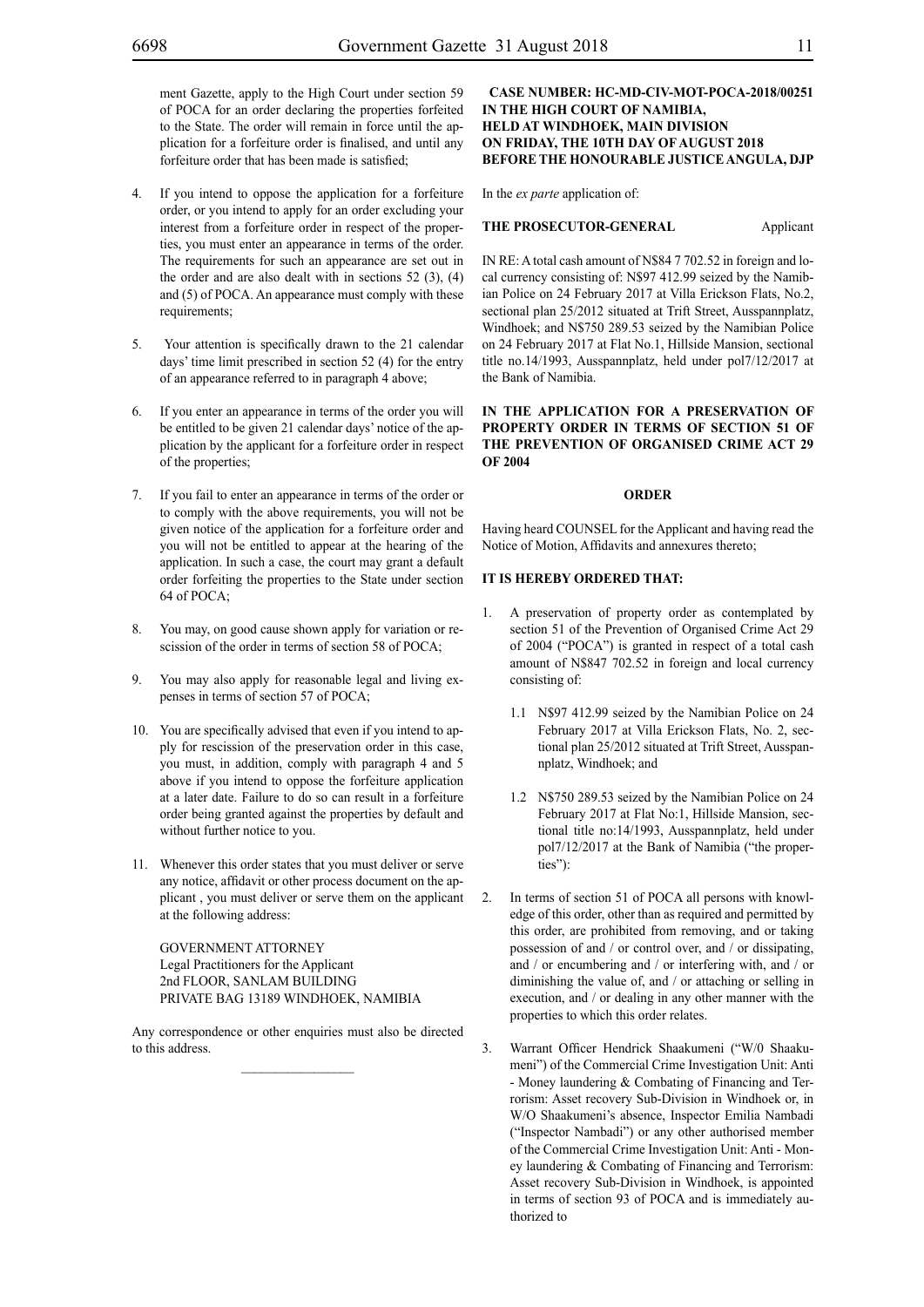- 3.1 Seize and or assume control over the properties;
- 3.2 Safeguard the properties pending the finalization of the forfeiture proceedings under POCA;
- 3.3 To make the properties available to the State, if the State wishes to use it as an exhibit during the criminal trial:
- 3.4 To administer and preserve the properties and to do all things necessary for that purpose:
- 4. The Applicant must:
	- 4.1 Effect personal service of the preservation of property order, together with the notice attached as annexure A, and the application on:
		- 4.1.1 Petrus Rose;
		- 4.1.2 Taty Jean Louis;
		- 4.1.3 Jean-Paul Ngoma; and
		- 4.1.4 Isaias Kanutula:
	- 4.2 In terms of section 52 (1)(b) cause notice of this order, in the form set out in Annexures A and Annexure B hereto, to be published in the Government Gazette as soon as practicable after the preservation of property order is granted:
- 5. Any person who has an interest in the properties and who intends opposing the application for an order forfeiting the properties to the State or applying for an order excluding his or her interest from a forfeiture order in respect of the properties, must enter an appearance giving notice of his or her intention in terms of section 52 (3) of POCA.
- 6. Such notice must be delivered to the Applicant at the Applicant's appointed address at the Office of the Government Attorney, second floor, Sanlam Centre, Independence Avenue, Windhoek:
	- 6.1 In the case of any person specifically identified for service in terms of this order, within 21 calendar days of service; and
	- 6.2 In the case of any other person, 21 calendar days after the date when a notice of the order was published in the Government Gazette.
	- 6.3 A notice in terms of section 52 of POCA must contain full particulars of the chosen address for the delivery of documents concerning further proceedings in this matter and must be accompanied by an affidavit setting out:
		- 6.3.1 The full particulars of the identity of the person giving the notice;
		- 6.3.2 The nature and extent of his or her interest in the property concerned;
		- 6.3.3 Whether he or she intends opposing the making of the forfeiture order, or whether he or she intends applying for an order

excluding his or her interest in that property from the operation of the order;

- 6.3.4 Whether he or she admits or denies that the property concerned is the proceeds of unlawful activities and the basis for such defense; and
- 6.3.5 If he or she intends applying for the exclusion of his or her interests from the operation of the forfeiture order, the basis for such an application.
- Any person with an interest in the properties, may, on good cause shown:
	- 7.1 In terms of section 57 of POCA apply to Court for payment from the properties of reasonable living expenses and reasonable legal expenses on conditions set out in section 57 of POCA;
	- 7.2 In terms of section 58 of POCA, apply for the variation or rescission of the preservation order on the conditions set out in section 58 of POCA:

#### BY ORDER OF THE COURT

REGISTRAR THE HIGH COURT

TO: Government Attorney

## **FORM 5 ANNEXURE A**

#### **NOTICE OF PRESERVATION OF PROPERTY ORDER MINISTRY OF JUSTICE**

#### **PREVENTION OF ORGANIZED CRIME REGULATIONS: PREVENTION OF ORGANISED CRIME ACT, 2004 (ACT 29 OF 2004) (Section 52 (1), Regulation 4 (5))**

To: Petrus Rose Taty Jean Louis Isaias Kanutula Jean-Paul Ngoma

#### **IMPORTANT - DO NOT IGNORE THIS DOCUMENT**

Upon receipt of this notice you should obtain legal advice to help you understand this document and your rights and obligations under the preservation of property order.

#### **WHY YOU HAVE RECEIVED THIS NOTICE**

The High Court has made a preservation of property order over property pursuant to section 51 of the Prevention of Organised Crime Act 2004: A copy of the preservation of property order is attached to this notice. The order describes the property that has been preserved and may contain directions relating to the seizure of that property: It may also contain other orders that the court considers appropriate:

You have received this notice because the Prosecutor - General considers that you might have an interest in the properties which are the subject of the preservation order: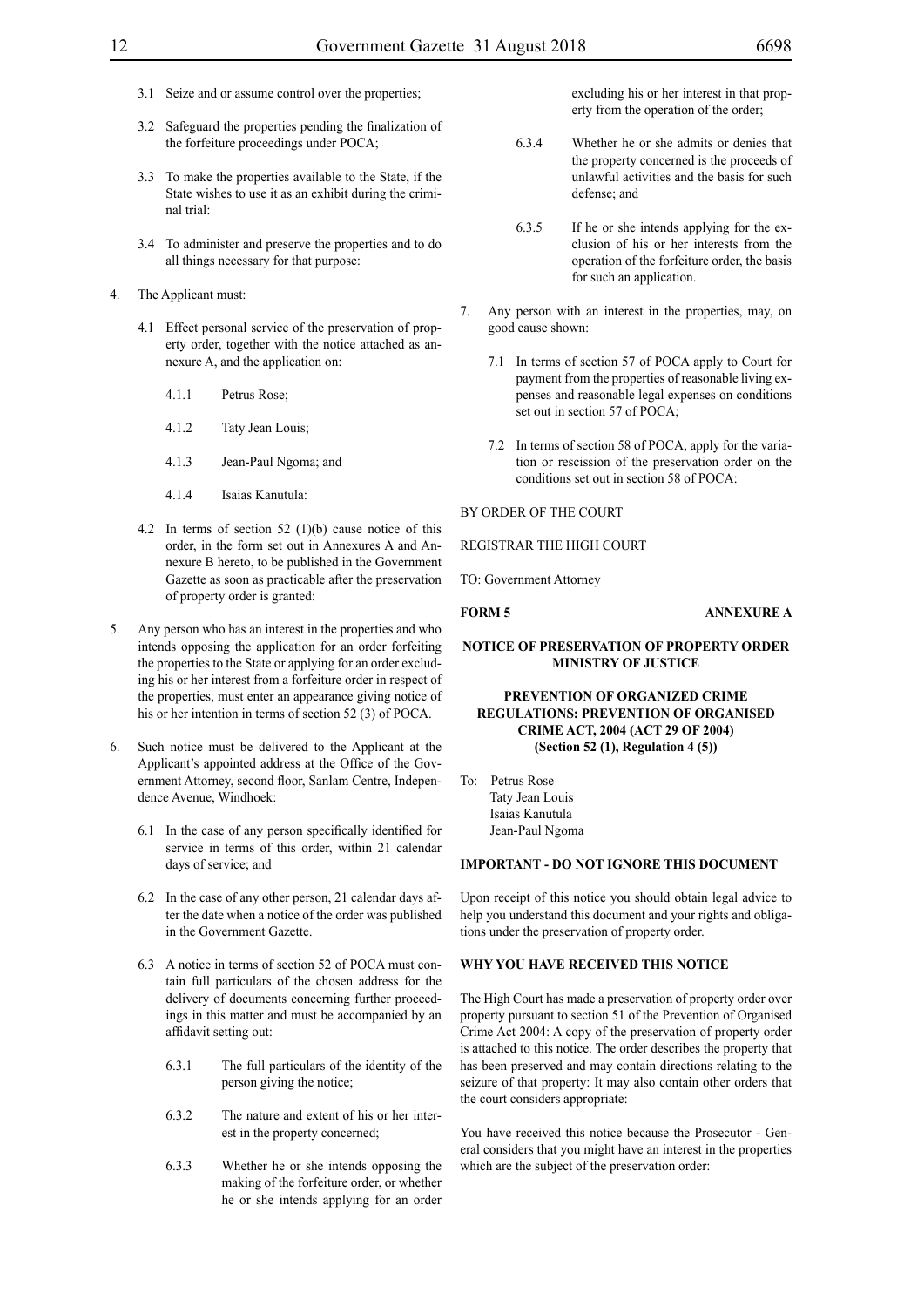The preservation of property order has been made for the purpose of securing property in order to satisfy any forfeiture order that might be pursuant to Part 3 of Chapter 6 of the Prevention of Organised Crime Act 2004:

#### **WARNING**

The preservation of property order prohibits any person from dealing, in any manner, with the properties to which the order relates. A person who intentionally refuses or fails to comply with a court order made under this Act commits an offence punishable by a fine not exceeding N\$ 300,000 or to imprisonment for a period not exceeding 15 years:

Dated: ................................................

...........................................................

For Prosecutor - General

#### **ANNEXURE B**

#### **IN THE HIGH COURT OF NAMIBIA MAIN DIVISION, HELD AT WINDHOEK CASE NUMBER:**

In the *ex parte* application of:

#### **THE PROSECUTOR-GENERAL** Applicant

IN RE: A total cash amount of N\$847 702.52 in foreign and local currency consisting of: N\$97 412.99 seized by the Namibian Police on 24 February 2017 at Villa Erickson Flats, No. 2 sectional plan 25/2012 situated at Trift Street, Ausspannplatz, Windhoek; and N\$750 289.53 seized by the Namibian Police on 24 February 2017 at Flat No. 1, Hillside Mansion, sectional title no. 14/1993, Ausspannplatz, held under pol7/12/2017 at the Bank of Namibia.

#### **IN THE APPLICATION FOR A PRESERVATION OF PROPERTY ORDER IN TERMS OF SECTION 51 OF THE PREVENTION OF ORGANISED CRIME ACT 29 OF 2004**

#### **Notice in terms of section 52 of the Prevention of Organised Crime Act 29 of 2004 (POCA)**

This notice is addressed to all persons who have an interest in the total cash amount of N\$847 702.52 in foreign and local currency consisting of: N\$97 412.99 seized by the Namibian Police on 24 February 2017 at Villa Erickson Flats, No. 2, sectional plan 25/2012 situated at Trift Street, Ausspannplatz, Windhoek; and N\$750 289.53 seized by the Namibian Police on 24 February 2017 at Flat No.1, Hillside Mansion, sectional title no. 14/1993, Ausspannplatz, held under pol7/12/2017 at the Bank of Namibia ("the properties").

Take notice that:

- 1. The Prosecutor General has obtained a preservation of property order (the order), a copy of which is attached to this notice, in terms of section 51 of POCA in respect of the properties;
- If you have an interest in the properties, you should understand that it is now at risk. You are advised to obtain legal advice on whether your interest can be protected and, if so, on how to protect it;
- 3. You are notified that the Prosecutor General will, within 120 days of publication of this notice in the Government Gazette, apply to the High Court under section 59 of POCA for an order declaring the properties forfeited to the State. The order will remain in force until the application for a forfeiture order is finalised, and until any forfeiture order that has been made is satisfied;
- 4. If you intend to oppose the application for a forfeiture order, or you intend to apply for an order excluding your interest from a forfeiture order in respect of the properties, you must enter an appearance in terms of the order. The requirements for such an appearance are set out in the order and are also dealt with in sections  $52$  (3), (4) and (5) of POCA. An appearance must comply with these requirements;
- 5. Your attention is specifically drawn to the 21 calendar days' time limit prescribed in section 52 (4) for the entry of an appearance referred to in paragraph 4 above;
- 6. If you enter an appearance in terms of the order you will be entitled to be given 21 calendar days' notice of the application by the applicant for a forfeiture order in respect of the properties;
- 7. If you fail to enter an appearance in terms of the order or to comply with the above requirements, you will not be given notice of the application for a forfeiture order and you will not be entitled to appear at the hearing of the application. In such a case, the court may grant a default order forfeiting the properties to the State under section 64 of POCA;
- 8. You may, on good cause shown apply for variation or rescission of the order;
- 9. You may also apply for reasonable legal and living expenses in terms of section 57 of POCA;
- 10. You are specifically advised that even if you intend to apply for rescission of the preservation order in this case, you must, in addition, comply with paragraph 4 and 5 above if you intend to oppose the forfeiture application at a later date. Failure to do so can result in a forfeiture order being granted against the properties by default and without further notice to you.
- 11. Whenever this order states that you must deliver or serve any notice, affidavit or other process document on the applicant , you must deliver or serve them on the applicant at the following address:

GOVERNMENT ATTORNEY Legal Practitioners for the Applicant 2nd FLOOR, SANLAM BUILDING PRIVATE BAG 13189 WINDHOEK, NAMIBIA

Any correspondence or other enquiries must also be directed to this address.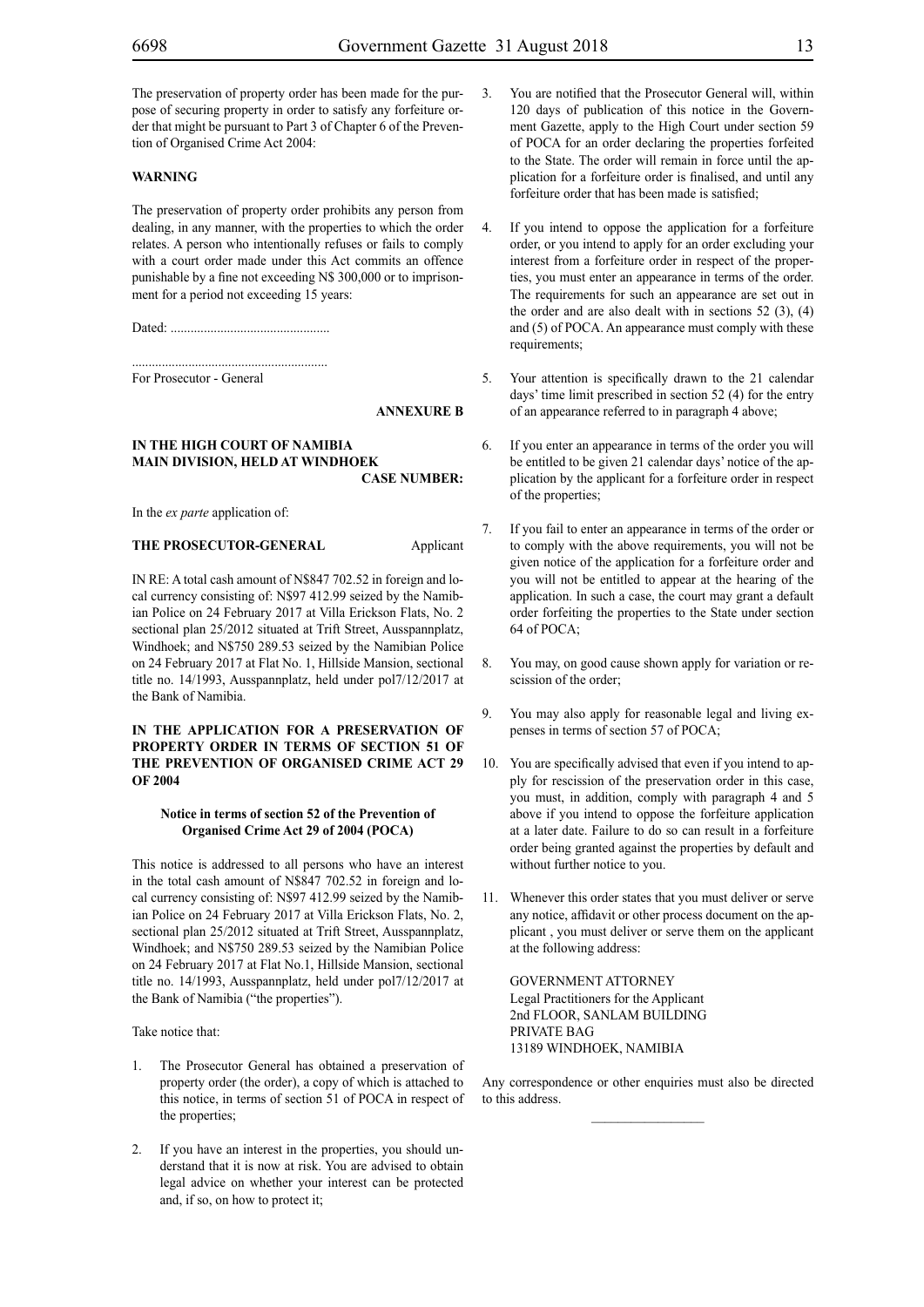## **NOTICE OF LOST LAND TITLE NO. C101**

Notice is hereby given that I, **Elna Matthys** intend to apply for a certified copy of:

| <b>CERTAIN:</b>   | Erf No. Rehoboth C101                  |
|-------------------|----------------------------------------|
| <b>MEASURING:</b> | 1099 (one nil nine nine) square meters |
| SITUATE:          | In the Town of Rehoboth                |
| DATED:            | 8 November 2002                        |
| the property of:  | Maria Elizabeth Basson                 |

All persons who object to the issue of such copy are hereby required to lodge their objections in writing with the Registrar within three weeks from the publication of this notice.

Dated at Rehoboth 24th day of August 2018.

M. E. Basson p.o. box 3563 **WINDHOEK** 

#### **THE ALIENS ACT, 1937 NOTICE OF INTENTION OF CHANGE OF SURNAME**

I, **selma nuukongo panduleni ANDREAS**, residing at 178 Omuvapu Street, Ombili, Windhoek and a student intend applying to the Minister of Home Affairs for authority under section 9 of the Aliens Act, 1937, to assume the surname **ANDREAS** for the reasons that father carries the surname **ANDREAS** and **PANDULENI** stands as father's second name.

He previously bore the name **selma nuukongo panduleni ANDREAS.**

Any person who objects to the assumption of the said surname of **andreas** should as soon as may be lodge his or her objection, in writing, with a statement of his or her reasons therefor, with the Magistrate of Windhoek.

**s. n. panduleni ANDREAS windhoek NAMIBIA**

#### **THE ALIENS ACT, 1937 NOTICE OF INTENTION OF CHANGE OF SURNAME**

 $\frac{1}{2}$ 

I, **berta nelago nghipandulwa**, residing at Erf DB 333, Ombili, Otjiwarongo and unemployed intend applying to the Minister of Home Affairs for authority under section 9 of the Aliens Act, 1937, to assume the surname **nghipandulwa-nampala** for the reasons that I am married and I want to be recognised as such.

He previously bore the name **BERTA NELAGO nghipandulwa.**

Any person who objects to the assumption of the said surname of **nghipandulwa-nampala** should as soon as may be lodge his or her objection, in writing, with a statement of his or her reasons therefor, with the Magistrate of Windhoek.

#### **b. n. nghipandulwa otjiwarongo NAMIBIA**

#### **THE ALIENS ACT, 1937 NOTICE OF INTENTION OF CHANGE OF SURNAME**

 $\frac{1}{2}$ 

I, **NDINELAO FESTUS**, residing at Oshikuku and a pupil intend applying to the Minister of Home Affairs for authority under section 9 of the Aliens Act, 1937, to assume the surname **shapange** for the reasons that **festus** is my father's first name.

He previously bore the name **NDINELAO FESTUS.** 

Any person who objects to the assumption of the said surname of **shapange** should as soon as may be lodge his or her objection, in writing, with a statement of his or her reasons therefor, with the Magistrate of Windhoek.

**n. festus OSHIKUKU NAMIBIA**

#### **THE ALIENS ACT, 1937 NOTICE OF INTENTION OF CHANGE OF SURNAME**

I, **fiina amalovu**, residing at Erf 282, Osona Village, Okahandja and unemployed intend applying to the Minister of Home Affairs for authority under section 9 of the Aliens Act, 1937, to assume the surname **DAVID** for the reasons that I want to change my children surname **KANIME** to the father's surname **DAVID**, because **KANIME** is the grandfather's nick name, not the father's surname.

They previously bore the name **KANIME** (as the father's surname).

I intend also applying for authority to change the surname of my minor children **MENESIA PENEHAFO KANIME, SIMSOLIA PANDULENI KANIME** and **PHILIPUS TULELA GWANITHENI KANIME** to **DAVID**.

Any person who objects to the assumption of the said surname of **DAVID** should as soon as may be lodge his or her objection, in writing, with a statement of his or her reasons therefor, with the Magistrate of Windhoek.

**f. amalovu okahandja NAMIBIA**

#### **THE ALIENS ACT, 1937 NOTICE OF INTENTION OF CHANGE OF SURNAME**

 $\mathcal{L}_\text{max}$ 

I, **selma ndamono johannes**, residing at Omuthiya and a pupil intend applying to the Minister of Home Affairs for authority under section 9 of the Aliens Act, 1937, to assume the surname **gwashomeya** for the reasons that **JOHANNES** is my father's first name.

I previously bore the name **SELMA NDAMONO johannes.**